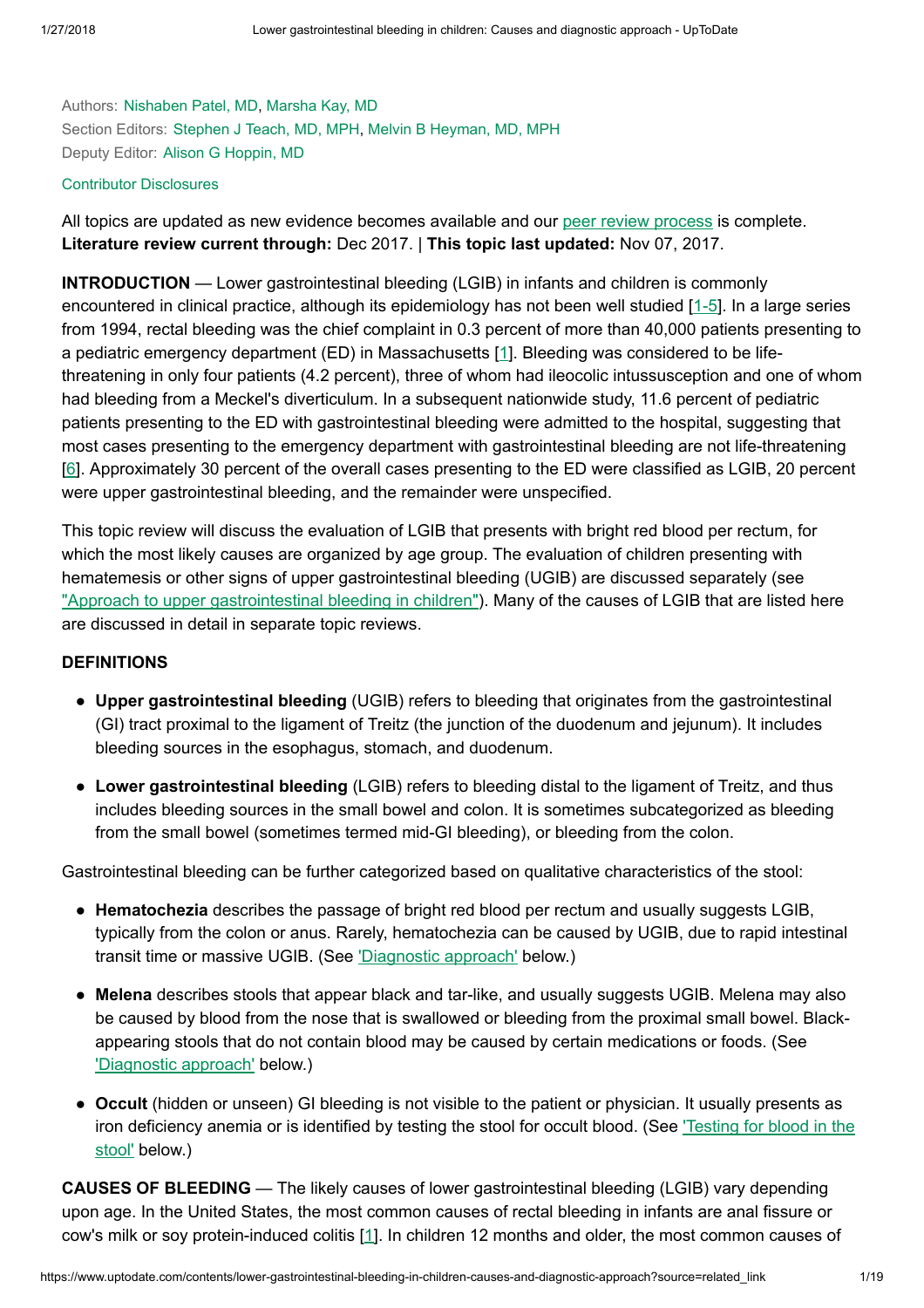rectal bleeding are infectious gastroenteritis and anal fissures. In each age group there are other disorders that are less common but important to identify because they may be life-threatening and/or require specific treatment. The spectrum of causes is different in other parts of the world. In a report from India, for example, 24 percent of 85 children bled from amoebic ulcers [[2\]](https://www.uptodate.com/contents/lower-gastrointestinal-bleeding-in-children-causes-and-diagnostic-approach/abstract/2).

In addition, various foods and medications may cause stool to falsely appear bloody or test positive for blood ([table](https://www.uptodate.com/contents/image?imageKey=PEDS%2F72978&topicKey=PEDS%2F5904&source=see_link) 1), as discussed below. (See ['Testing](https://www.uptodate.com/contents/lower-gastrointestinal-bleeding-in-children-causes-and-diagnostic-approach?source=related_link#H631791217) for blood in the stool' below.)

The following discussion will focus on the causes of bleeding most commonly seen in the United States during the neonatal period (younger than one month); infants and toddlers (one month to two years); preschool period (two to five years); and the school-age period or adolescence (older than five years) [\(figure](https://www.uptodate.com/contents/image?imageKey=PEDS%2F58363&topicKey=PEDS%2F5904&source=see_link)  $1$  and  $table 2$  $table 2$ ). Many of the disorders are encountered in more than one of these age groups.

Neonatal period — The most common diagnoses to consider in newborns presenting with LGIB are:

- Swallowed maternal blood
- Anorectal fissures
- Necrotizing enterocolitis
- Malrotation with midgut volvulus
- Hirschsprung disease with enterocolitis
- Coagulopathy
- Brisk upper gastrointestinal (GI) bleeding
- Vascular malformations
- Gastric or duodenal ulcer
- Gastrointestinal duplication cyst

Swallowed maternal blood — In a newborn infant with rectal bleeding, the rectal blood should be tested to determine whether it comes from the infant or whether it represents maternal blood, which may have been swallowed during delivery or ingested during breast feeding from cracked nipples. This is accomplished using the Apt test (hemoglobin alkaline denaturation test), which detects fetal hemoglobin.

The Apt test takes advantage of the different susceptibilities of adult hemoglobin A (HbA) and fetal hemoglobin (HbF) to alkali denaturation. Infant HbF resists denaturation with alkali better than adult HbA. To perform the Apt test, fresh stool is mixed with water (1:5 dilution) and centrifuged, and sodium hydroxide then is added to the supernatant [[7\]](https://www.uptodate.com/contents/lower-gastrointestinal-bleeding-in-children-causes-and-diagnostic-approach/abstract/7). Adult Hb changes to brown-yellow within two minutes (alkaline hematin), while fetal hemoglobin resists denaturation and retains its pink color. Exposure of the stool sample to air for more than 30 minutes will cause fetal hemoglobin to have the same color change as adult hemoglobin, resulting in a false-positive result. In cases in which the Apt test is inconclusive, a spectrophotometric assay can be used to quantify the color change. HbF >50 percent indicates fetal blood and HbF <10 percent suggests maternal blood  $[8]$  $[8]$ .

Anal fissures — Anal fissures are the most common cause of rectal bleeding in patients younger than one year and are also common in older children and adults. They are diagnosed easily by spreading the perineal skin to evert the anal canal. In an infant, the history often suggests painful defecation with straining, grunting, and leg stiffening or back arching consistent with withholding behavior and streaks of bright red blood on the surface of the stools. When associated with constipation, anal fissures usually respond to stool softeners and lubricants such as petrolatum (Vaseline). When associated with diarrhea, healing is hastened by keeping the perineum clean and dry  $[9]$  $[9]$ . Vigorous wiping or the use of [glycerin](https://www.uptodate.com/contents/glycerin-pediatric-drug-information?source=see_link) suppositories should be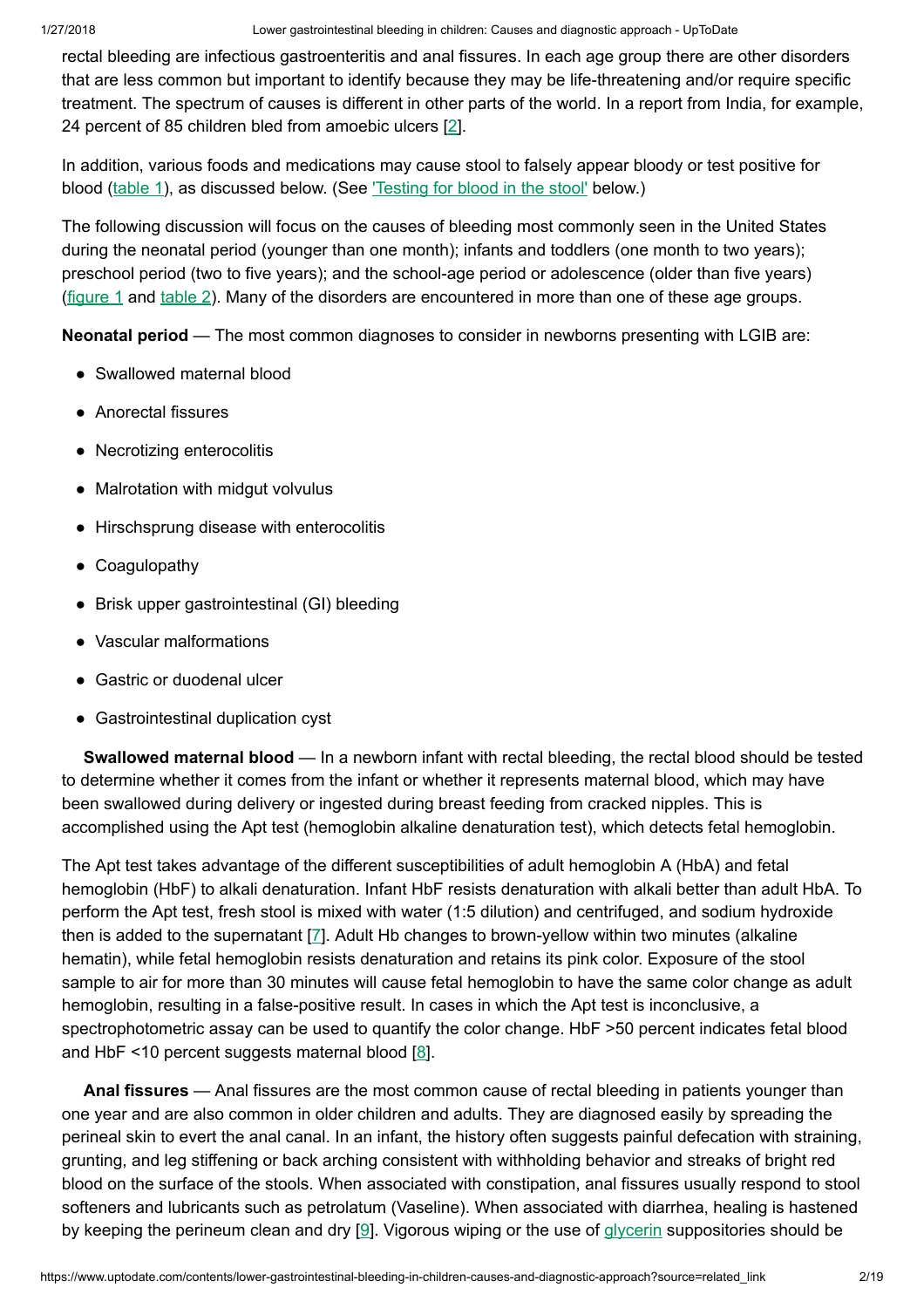avoided because they may further irritate the [anal mucosa.](https://www.uptodate.com/contents/prevention-and-treatment-of-acute-constipation-in-infants-and-children?source=see_link) (See "Prevention and treatment of acute constipation in infants and children".)

Infants and children are more likely to develop constipation with associated risk for anal fissures during the following periods:

- The introduction of solid foods or cow's milk into the diet
- Toilet training
- School entry

Necrotizing enterocolitis — Necrotizing enterocolitis (NEC) is an acute illness of unclear etiology associated with [intestinal necrosis.](https://www.uptodate.com/contents/pathology-and-pathogenesis-of-necrotizing-enterocolitis-in-newborns?source=see_link) (See "Pathology and pathogenesis of necrotizing enterocolitis in newborns" and ["Clinical features](https://www.uptodate.com/contents/clinical-features-and-diagnosis-of-necrotizing-enterocolitis-in-newborns?source=see_link) and diagnosis of necrotizing enterocolitis in newborns".)

NEC should be suspected in a newborn with nonspecific systemic signs such as apnea, respiratory failure, lethargy, poor feeding, or temperature instability, and abdominal signs including distention, gastric retention (residual milk in the stomach before a feeding), tenderness, vomiting, diarrhea, and gross or occult LGIB. Although most infants who develop NEC were born prematurely, approximately 13 percent of cases occur in term infants [[10\]](https://www.uptodate.com/contents/lower-gastrointestinal-bleeding-in-children-causes-and-diagnostic-approach/abstract/10). The disease occurs predominantly in infants receiving enteral nutrition. Characteristic features in the supine abdominal radiograph are seen in most infants with suspected NEC. An abnormal gas pattern, with dilated loops of bowel consistent with ileus, is typically seen in the early stages. Pneumatosis intestinalis, the hallmark of NEC, appears as bubbles of gas in the bowel wall or in the portal system.

Malrotation with midgut volvulus — Newborns who have malrotation with midgut volvulus typically present with abdominal distension, emesis which may or may not be bilious, and melena or hematochezia (in 10 to 20 percent of cases). Bilious emesis in the neonatal period should be assumed to represent a surgical emergency due to obstruction until proven otherwise.

Symptomatic malrotation is life-threatening and requires emergent evaluation and treatment. The diagnosis can be suggested by plain abdominal radiographs, but normal radiographs do not exclude it. A limited upper gastrointestinal (UGI) contrast series is the best examination to visualize the position of the duodenum; failure of the duodenum to cross the midline confirms the presence of malrotation. UGI contrast series should be performed whenever possible, under fluoroscopy and by an experienced pediatric radiologist. The addition of a small bowel follow-through or [barium](https://www.uptodate.com/contents/barium-drug-information?source=see_link) enema to check for colonic malrotation is prudent in patients in whom the UGI is normal but there is a high index of suspicion or signs of a distal bowel obstruction. Barium contrast studies may reveal a corkscrew appearance of the twisted small bowel, or a "bird's peak" if complete obstruction is present. The clinical presentation, evaluation, and management of malrotation are discussed in greater detail separately. (See ["Intestinal malrotation](https://www.uptodate.com/contents/intestinal-malrotation-in-children?source=see_link) in children".)

In experienced hands, intestinal malrotation can be diagnosed by color Doppler ultrasonography. Malrotation is seen as inversion of the superior mesenteric artery (SMA) and superior mesenteric vein (SMV) relationship, with the SMA on the right and SMV on the left, along with other findings such as duodenal dilatation with a tapering configuration [\[11-13](https://www.uptodate.com/contents/lower-gastrointestinal-bleeding-in-children-causes-and-diagnostic-approach/abstract/11-13)]. A normal ultrasound, however, does not exclude malrotation. (See ["Intestinal malrotation](https://www.uptodate.com/contents/intestinal-malrotation-in-children?sectionName=Imaging+in+stable+patients&anchor=H3370939552&source=see_link#H3370939552) in children", section on 'Imaging in stable patients'.)

Hirschsprung disease — Newborns with Hirschsprung disease frequently have delayed passage of meconium (>48 hours after birth). Some present with acute obstruction manifested by vomiting (which may be bilious or feculent) and abdominal distension. Other infants may present at several weeks of age with progressive constipation or diarrhea associated with abdominal distension. Only one-quarter of the patients have blood in the stool. The diagnosis of Hirschsprung disease should also be suspected in older infants with chronic refractory constipation, such as those who need mechanical or pharmacologic assistance to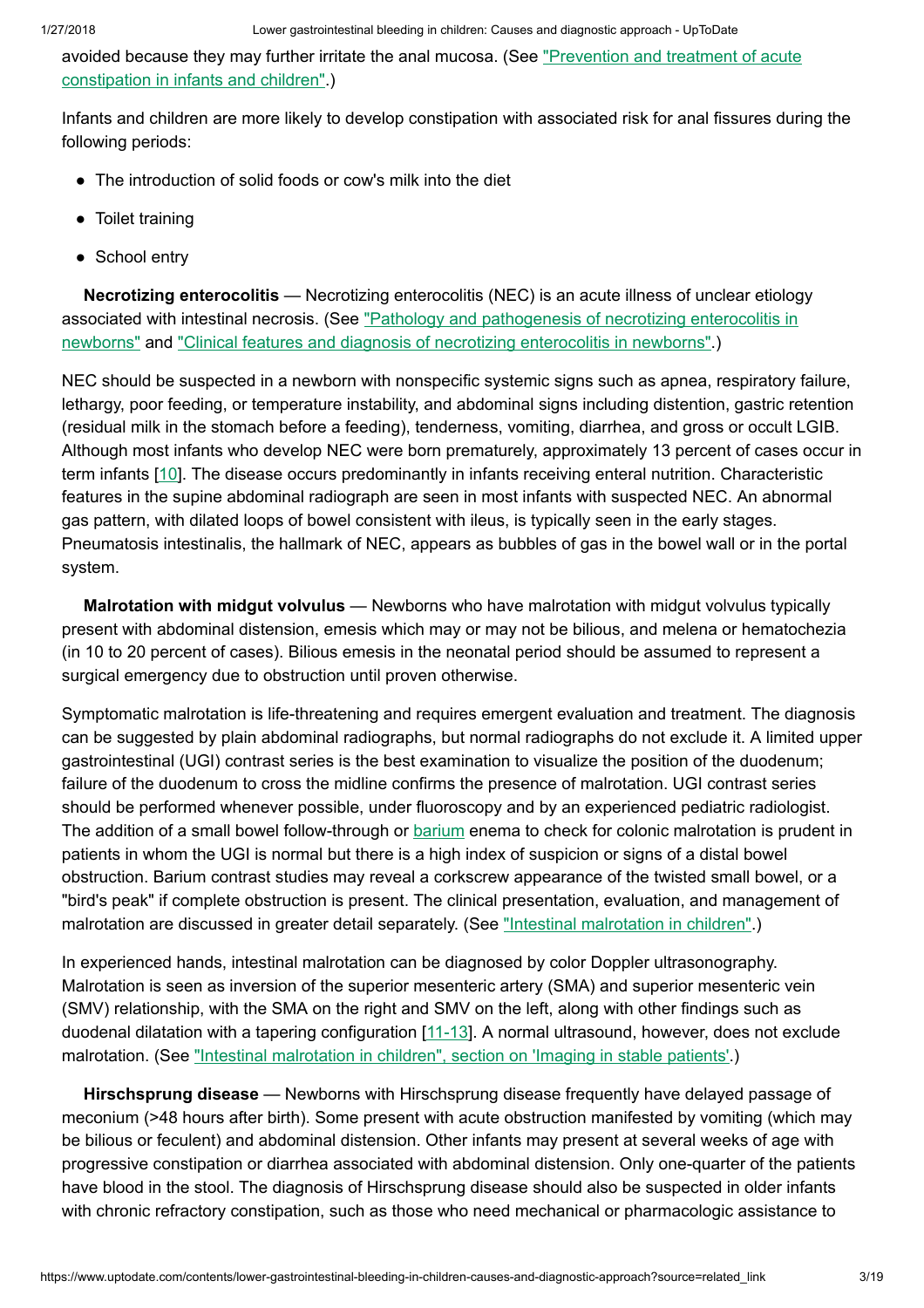defecate. The diagnosis also is suggested by explosive expulsion of gas and stool after the digital rectal examination (squirt sign or blast sign). (See ["Congenital aganglionic](https://www.uptodate.com/contents/congenital-aganglionic-megacolon-hirschsprung-disease?source=see_link) megacolon (Hirschsprung disease)".)

Significant blood in the stool with abdominal distension in infants with known or suspected Hirschsprung disease may be indicative of Hirschsprung-associated enterocolitis (toxic megacolon) and should be considered a medical emergency. In this situation, the rectum needs to be immediately decompressed by either rectal exam and/or the placement of a rectal tube, and appropriate antibiotic therapy should be initiated. (See "Emergency [complications](https://www.uptodate.com/contents/emergency-complications-of-hirschsprung-disease?source=see_link) of Hirschsprung disease".)

In a stable patient, a contrast enema may be used as an initial test; the study is performed "unprepped", meaning that the stool should not be evacuated by enema or other means prior to the test. When diagnostic, the enema demonstrates marked dilation of the unaffected colon proximal to the aganglionic segment, which is smaller in comparison. Anorectal manometry (ARM) can be used for confirmatory testing if needed, and is also necessary to diagnose ultra-short segment Hirschsprung disease. In centers with expertise, ARM can be the initial diagnostic test, although it does not identify the extent of disease. The gold standard for diagnosis is the demonstration of complete absence of ganglion cells in the Meissner and the Auerbach plexus on a biopsy specimen of intestinal mucosa and submucosa. Treatment generally is surgical resection of the aganglionic segment.

Coagulopathy — Several types of coagulopathies can present during the newborn period. Most present with other bleeding symptoms, such as a large cephalohematoma after vaginal delivery, oozing from the umbilical stump, prolonged bleeding after circumcision or blood sampling, or intracranial hemorrhage in a term infant [[14\]](https://www.uptodate.com/contents/lower-gastrointestinal-bleeding-in-children-causes-and-diagnostic-approach/abstract/14). Occasionally, these coagulopathies come to medical attention because of LGIB, although this rarely occurs during the neonatal period.

- Vitamin K deficient bleeding (previously known as hemorrhagic disease of the newborn) This disorder may occur in infants who do not receive vitamin K administration at birth; the risk is increased by maternal ingestion of [warfarin](https://www.uptodate.com/contents/warfarin-pediatric-drug-information?source=see_link), or certain antibiotics and anticonvulsants. The disorder presents with cutaneous, gastrointestinal, and intracranial bleeding in neonates, typically developing within the first week of life. (see "Overview of vitamin K", section on 'Vitamin K deficient bleeding in newborns and young infants'). Rarely, neonates with underlying disorders of fat [absorption](https://www.uptodate.com/contents/overview-of-vitamin-k?sectionName=Vitamin+K+deficient+bleeding+in+newborns+and+young+infants&anchor=H13&source=see_link#H13) (eg, cystic fibrosis, biliary atresia, alpha-1-antitrypsin deficiency) will present with GI bleeding related to vitamin K deficiency, although this typically presents after the newborn period.
- Hemophilia About 25 percent of children with hemophilia present with a bleeding episode, and the remaining 75 percent are identified because of a family history of the disorder. Less than 5 percent of individuals present with bleeding in the neonatal period  $[14,15]$  $[14,15]$ . Hemophilia should be suspected in any male infant with an isolated prolongation of activated [partial thromboplastin](https://www.uptodate.com/contents/clinical-manifestations-and-diagnosis-of-hemophilia?sectionName=Initial+presentation&anchor=H3&source=see_link#H3) time (aPTT). (See "Clinical manifestations and diagnosis of hemophilia", section on 'Initial presentation'.)
- Von Willebrand disease Von Willebrand disease (VWD) is a common disorder, but most individuals are asymptomatic. Presentation during the [neonatal period](https://www.uptodate.com/contents/clinical-presentation-and-diagnosis-of-von-willebrand-disease?source=see_link) or infancy is rare. (See "Clinical presentation and diagnosis of von Willebrand disease".)
- A variety of other congenital and acquired disorders of hemostasis present with bleeding symptoms. In most cases, there is evidence of bleeding from non-GI sources (eg, petechiae, mucocutaneous bleeding, or bruising) to suggest a disorder of coagulation. These findings warrant evaluation for a bleeding disorder. (See "Approach to the child with bleeding [symptoms"](https://www.uptodate.com/contents/approach-to-the-child-with-bleeding-symptoms?source=see_link).)

Infants and toddlers — Causes of bleeding in infants and toddlers (one month to two years) include:

- Anal fissures (especially around the introduction of solid food or cow's milk)
- Milk or soy protein-induced colitis (allergic colitis)
- Intussusception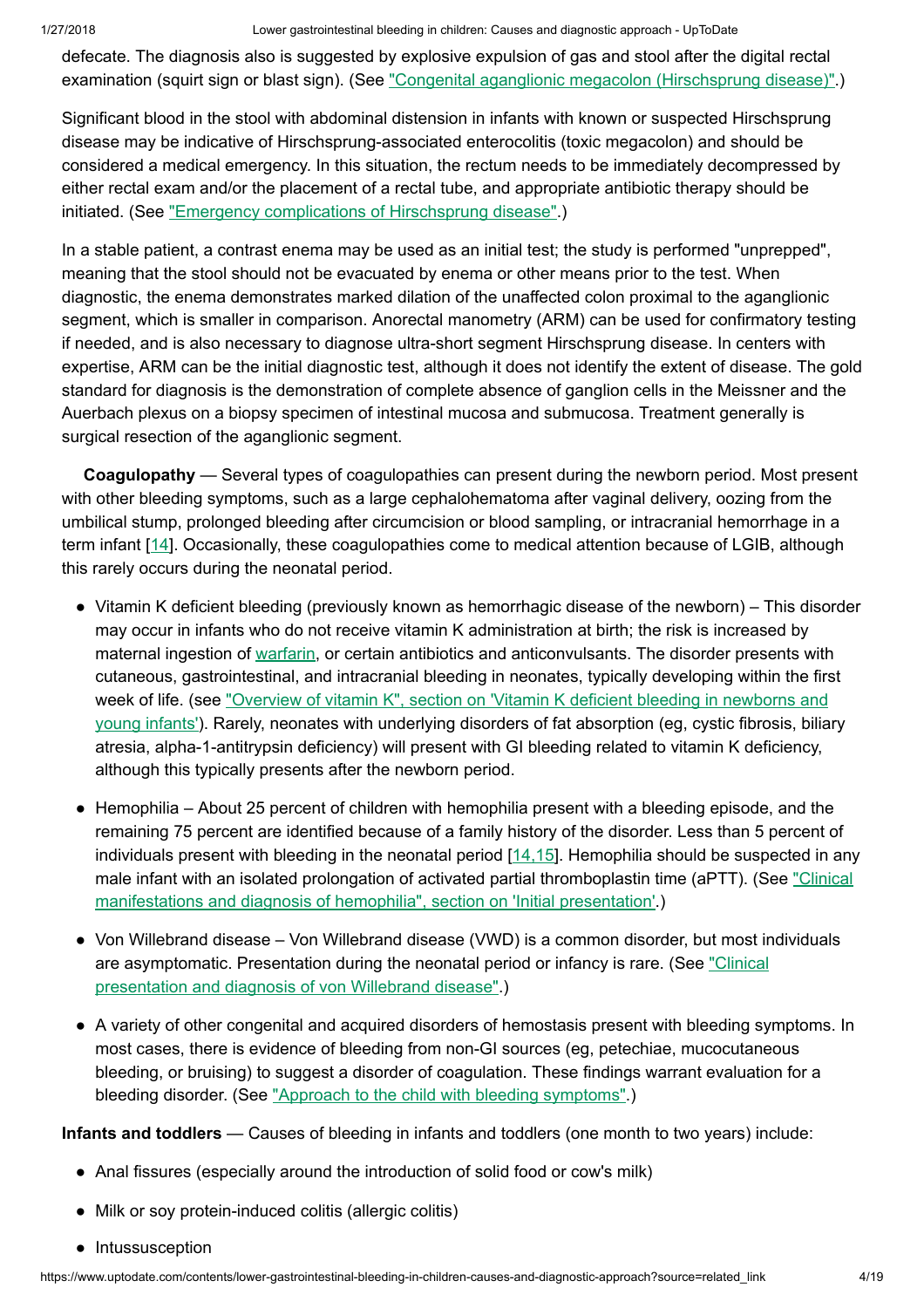- Infectious colitis
- Meckel's diverticulum
- Lymphonodular hyperplasia
- Gastrointestinal duplication cyst
- Coagulopathy
- Eosinophilic gastrointestinal disease (EGID)
- Infantile and very early onset inflammatory bowel disease (VEO-IBD)

Anal fissures - Anal fissures are discussed above. (See ['Anal fissures'](https://www.uptodate.com/contents/lower-gastrointestinal-bleeding-in-children-causes-and-diagnostic-approach?source=related_link#H10) above.)

Milk- or soy-induced colitis — Milk- or soy protein-induced colitis is an inflammatory reaction caused by ingestion of cow's milk or soy proteins, and is a common cause of bloody stools in infants. It occurs almost exclusively in infants and usually resolves within 6 to 18 months of age. It can occur in infants who are formula-fed, or less commonly in breast-fed infants because of cow's milk in the mother's diet. Affected infants have loose stools, often with occult or gross blood, but are otherwise healthy. Although cow's milk is the most common trigger in Western populations, up to 25 percent of patients with cow's milk protein intolerance will have a cross-reaction to soy protein, and a few infants are sensitive to other food proteins. Thus, the general term for these disorders is "food protein-induced colitis." Treatment involves meticulous elimination of the causative protein from the mother's diet if the infant is breastfed, or the use of a caseinhydrolysate formula. About 10 percent of infants are sensitive to the casein-hydrolysate formula and require an amino acid-based formula. The intolerance usually resolves by 18 months of age, at which time an unrestricted diet can be resumed. (See "Food [protein-induced](https://www.uptodate.com/contents/food-protein-induced-proctocolitis-of-infancy?source=see_link) proctocolitis of infancy".)

Food protein-induced enteropathy and enterocolitis syndrome (FPIES) are separate but related disorders, in which vomiting rather than rectal bleeding is the prominent feature, and infants are generally ill-appearing and more symptomatic. (See "Food [protein-induced](https://www.uptodate.com/contents/food-protein-induced-enterocolitis-syndrome-fpies?source=see_link) proctocolitis of infancy" and "Food protein-induced enterocolitis syndrome (FPIES)".)

Intussusception — Intussusception is the most common cause of intestinal obstruction in infants between 6 and 36 months of age. Approximately 60 percent of affected children are younger than one year old, and 80 percent are younger than two years. In this age group, intussusception usually is idiopathic and occurs in the ileocecal region, in contrast to older children in whom a polyp or Meckel's diverticulum or other lesions often serve as a lead point. The clinical presentation, diagnosis, and management of intussusception are discussed in detail in a separate topic review. (See ["Intussusception](https://www.uptodate.com/contents/intussusception-in-children?source=see_link) in children".)

Patients may awaken from sleep with severe abdominal pain, which causes them to be irritable and draw up their legs. They vomit and may pass a stool and improve temporarily before the cycle repeats. Eventually, patients become apathetic and pale, and may pass a bloody, mucoid stool. A sausage-shaped mass in the distribution of the colon, typically in the area of the transverse colon, may occasionally be palpable on abdominal examination. The stool contains gross or occult blood in most but not all cases, and sometimes has the appearance of "currant jelly."

Ultrasonography is the method of choice to detect intussusception in most institutions. The diagnosis can also be established with an air or water-soluble contrast enema, which also can treat ("reduce") the intussusception in 75 to 90 percent of children in whom a lead point is not present. The choice of procedure varies with the experience of the radiologist.

Meckel's diverticulum — Meckel's diverticulum results from incomplete obliteration of the omphalomesenteric duct. It is usually asymptomatic, but may cause painless rectal bleeding, which may be chronic and insidious, or acute and massive [[16\]](https://www.uptodate.com/contents/lower-gastrointestinal-bleeding-in-children-causes-and-diagnostic-approach/abstract/16). The bleeding is often caused by mucosal ulceration of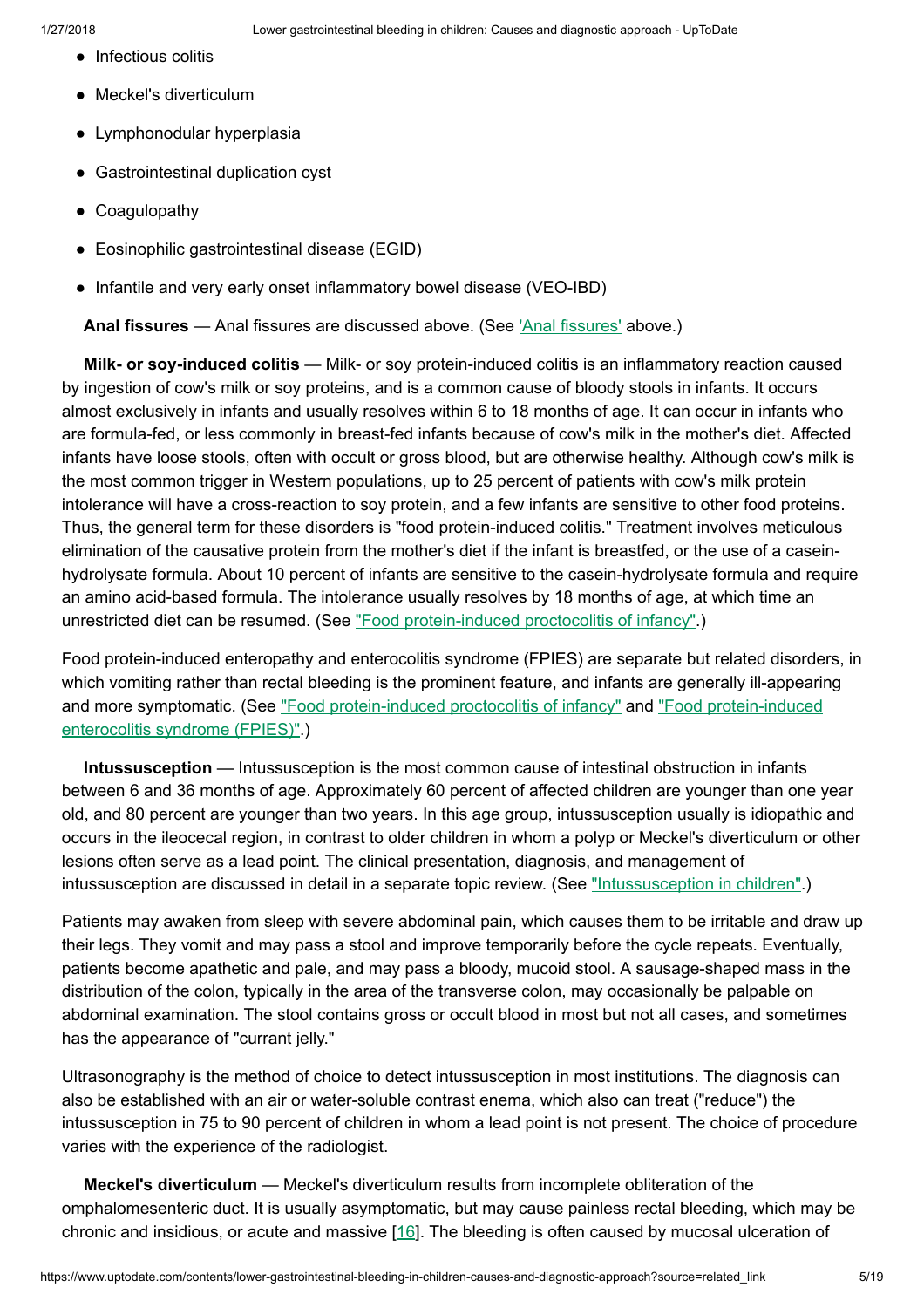adjacent small bowel tissue due to production of acid by ectopic gastric tissue within the diverticulum. Other complications associated with a Meckel's diverticulum are obstruction, perforation, diverticulitis, and intussusception. Sixty percent of pediatric patients having complications from a Meckel's diverticulum are younger than two years of age. (See "Meckel's [diverticulum".](https://www.uptodate.com/contents/meckels-diverticulum?source=see_link))

The "rule of twos" is used to describe the epidemiology of Meckel's diverticulum [\[17](https://www.uptodate.com/contents/lower-gastrointestinal-bleeding-in-children-causes-and-diagnostic-approach/abstract/17)]: it occurs in two percent of the population with a male-to-female ratio of 2:1, is found within two feet of the ileocecal valve, involves two types of tissue (gastric and intestinal epithelium), and is two inches long. Approximately 2 percent of individuals with a Meckel's diverticulum develop a complication over the course of their lives. There is probably no familial predisposition for Meckel's diverticulum, although a few cases of occurrence within the same family have been reported [[18\]](https://www.uptodate.com/contents/lower-gastrointestinal-bleeding-in-children-causes-and-diagnostic-approach/abstract/18).

The diagnosis is made by a Meckel scan. The scan consists of the intravenous administration of 99m technetium pertechnetate, which has an affinity for gastric mucosa, followed by scintigraphy to identify areas of ectopic gastric mucosa. The accuracy of a Meckel scan is improved by administration of histamine type 2 receptor antagonists (H2 blockers) for 24 to 48 hours before the test. Any Meckel's diverticulum that is symptomatic should be resected. An asymptomatic Meckel's diverticulum discovered incidentally at laparotomy usually also is resected in children. However, whether such asymptomatic lesions should be resected in adults is controversial because of the low incidence of complications in older patients who have never had symptoms [\[19](https://www.uptodate.com/contents/lower-gastrointestinal-bleeding-in-children-causes-and-diagnostic-approach/abstract/19)].

Lymphonodular hyperplasia — Lymphonodular hyperplasia is a common finding in infants and young children who undergo endoscopy or radiographic studies of the intestinal tract [\[20,21](https://www.uptodate.com/contents/lower-gastrointestinal-bleeding-in-children-causes-and-diagnostic-approach/abstract/20,21)]. The etiology is unknown. Many consider it to be a normal finding  $[22,23]$  $[22,23]$ , whereas others believe it to be an immunologic response to a variety of stimulants [[21,24,25\]](https://www.uptodate.com/contents/lower-gastrointestinal-bleeding-in-children-causes-and-diagnostic-approach/abstract/21,24,25). It occurs frequently in children with food protein induced colitis, in whom it may be an abnormal finding at colonoscopy [[26\]](https://www.uptodate.com/contents/lower-gastrointestinal-bleeding-in-children-causes-and-diagnostic-approach/abstract/26). (See 'Milk- or [soy-induced](https://www.uptodate.com/contents/lower-gastrointestinal-bleeding-in-children-causes-and-diagnostic-approach?source=related_link#H17) colitis' above and "Food [protein-induced](https://www.uptodate.com/contents/food-protein-induced-proctocolitis-of-infancy?source=see_link) proctocolitis of infancy".)

Because lymphonodular hyperplasia disrupts the normal mucosa, it may potentially lead to mucosal thinning and predisposes to ulceration, which may cause hematochezia [\[20](https://www.uptodate.com/contents/lower-gastrointestinal-bleeding-in-children-causes-and-diagnostic-approach/abstract/20)]. Blood loss is usually minimal and painless but is present in multiple stools [\[27](https://www.uptodate.com/contents/lower-gastrointestinal-bleeding-in-children-causes-and-diagnostic-approach/abstract/27)]. The use of stool softeners may help to reduce blood loss and minimize parental anxiety. Lymphonodular hyperplasia resolves spontaneously over time and is an unlikely source of bleeding in older children [[27\]](https://www.uptodate.com/contents/lower-gastrointestinal-bleeding-in-children-causes-and-diagnostic-approach/abstract/27).

Gastrointestinal duplication cyst — Gastrointestinal duplication cysts can be found at any level of the GI tract and frequently do not communicate with the bowel lumen. Gastric mucosa (present in approximately 50 percent of duplication cysts) can ulcerate, perforate, and form fistulas. Formation of a gastric duplication-colonic fistula is unusual but can result in a lower gastrointestinal bleed [[28\]](https://www.uptodate.com/contents/lower-gastrointestinal-bleeding-in-children-causes-and-diagnostic-approach/abstract/28). In addition, a duplication cyst that communicates with the intestine can result in bleeding into the GI tract. Gastrointestinal duplication cysts tend to present in infancy if they are symptomatic, but they may present in any age group, and often remain asymptomatic. (See "Endoscopic ultrasound for the characterization of subepithelial lesions of the upper [gastrointestinal tract",](https://www.uptodate.com/contents/endoscopic-ultrasound-for-the-characterization-of-subepithelial-lesions-of-the-upper-gastrointestinal-tract?sectionName=DUPLICATION+CYSTS&anchor=H30&source=see_link#H30) section on 'Duplication cysts'.)

Infantile and very early onset inflammatory bowel disease — Rarely, inflammatory bowel disease (IBD) presents before six years of age. Although definitions vary, this is usually known as very early onset IBD (VEO-IBD), and VEO-IBD that presents before two years of age is sometimes termed infantile IBD [\[29](https://www.uptodate.com/contents/lower-gastrointestinal-bleeding-in-children-causes-and-diagnostic-approach/abstract/29)].

VEO-IBD is phenotypically and genetically distinct from IBD presenting in older patients [\(table](https://www.uptodate.com/contents/image?imageKey=GAST%2F99327&topicKey=PEDS%2F5904&source=see_link) 3). The disease tends to be severe, with more rapid progression and poor responsiveness to most conventional therapies. The distinct phenotype and early age of onset suggests a pronounced genetic susceptibility and dysregulated immune response. Indeed, approximately 25 percent of patients have an underlying immunodeficiency, which can affect therapy. Whole exome sequencing has identified several novel gene variants that are associated with VEO-IBD, including monogenic forms caused by mutations in single genes (eg, EPCAM, IL10, IL10RA, IL10RB, FOXP3, LRBA, SKIV2L, TTC37, TTC7A), which often present during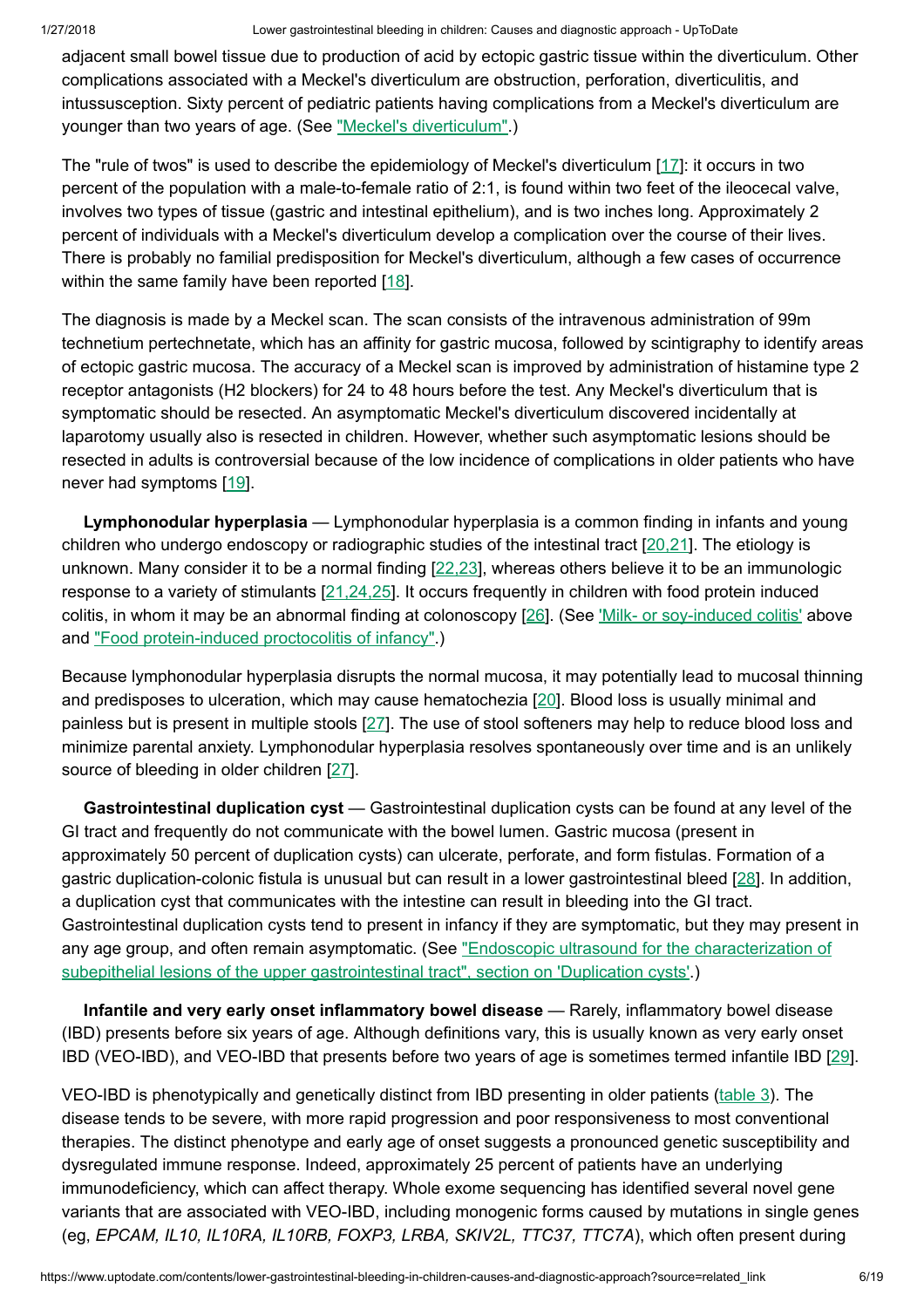1/27/2018 Lower gastrointestinal bleeding in children: Causes and diagnostic approach - UpToDate

infancy  $[30-32]$ . Some of these mutations affect hematopoietic cells (eg, IL10, IL10RA, XIAP and FOXP3), and affected patients are candidates for hematopoietic stem cell transplantation. As an example, mutations in IL10RA can present with severe intractable enterocolitis, perianal disease, folliculitis and arthritis [\[32](https://www.uptodate.com/contents/lower-gastrointestinal-bleeding-in-children-causes-and-diagnostic-approach/abstract/32)]. An approach to the evaluation of patients with VEO-IBD is outlined in the algorithm [\(algorithm](https://www.uptodate.com/contents/image?imageKey=GAST%2F99328&topicKey=PEDS%2F5904&source=see_link) 1). (See "Clinical presentation and diagnosis of inflammatory [bowel disease](https://www.uptodate.com/contents/clinical-presentation-and-diagnosis-of-inflammatory-bowel-disease-in-children?sectionName=Early+onset+IBD&anchor=H216504648&source=see_link#H216504648) in children", section on 'Early onset IBD'.)

Preschool period — The following disorders that occur in infancy are also important causes of rectal bleeding during the preschool period (ages two to five years):

- Anal fissures (especially around toilet training) (see ['Anal fissures'](https://www.uptodate.com/contents/lower-gastrointestinal-bleeding-in-children-causes-and-diagnostic-approach?source=related_link#H10) above)
- Intussusception (see ['Intussusception'](https://www.uptodate.com/contents/lower-gastrointestinal-bleeding-in-children-causes-and-diagnostic-approach?source=related_link#H18) above)
- Meckel's diverticulum (see 'Meckel's [diverticulum'](https://www.uptodate.com/contents/lower-gastrointestinal-bleeding-in-children-causes-and-diagnostic-approach?source=related_link#H19) above)

In addition, the following disorders warrant consideration in the preschool age group, as discussed below:

- Infectious colitis
- Hemolytic-uremic syndrome (HUS)
- Immunoglobulin A vasculitis (IgAV; Henoch-Schönlein purpura [HSP])
- Juvenile polyps
- Very early onset inflammatory bowel disease (VEO-IBD)
- Solitary rectal ulcer syndrome (SRUS)

Infectious colitis — A number of pathogens can cause LGIB in preschool children: Salmonella, Shigella, Campylobacter, E. coli 0157:H7, and Clostridium difficile (C. difficile) are the most common; Yersinia infection typically causes non-bloody diarrhea. Other causes of colitis include parasites such as Entamoeba histolytica and viruses such as adenovirus, Cytomegalovirus (CMV) and Herpes simplex virus (HSV). Potential pathogens in immunocompromised children include Mycobacteria and Aeromonas hydrophila, although Aeromonas infection typically presents with non-bloody diarrhea but can be associated with bloody diarrhea in some cases. Neisseria gonorrhea, Chlamydia trachomatis and Plesiomonas shigelloides also occasionally produce bloody stools. Infection should be considered in children presenting with bleeding accompanied by dysenteric symptoms (eg, fever, abdominal pain, tenesmus, small volume bloody stools). (See appropriate topic reviews).

The diagnosis of an infectious etiology is made by isolating the organism from the stool or blood. Other ancillary tests such as occult blood, fecal leukocytes, fecal calprotectin, or fecal lactoferrin are nonspecific. In one study, fecal lactoferrin appeared to be the most accurate index test of the three assays for predicting inflammatory diarrhea [[33\]](https://www.uptodate.com/contents/lower-gastrointestinal-bleeding-in-children-causes-and-diagnostic-approach/abstract/33).

• Salmonellosis - Salmonella gastroenteritis occurs most commonly in children younger than five years of age and has its highest incidence in the first year, during which it is accompanied by bacteremia in approximately 5 percent of patients [\[34](https://www.uptodate.com/contents/lower-gastrointestinal-bleeding-in-children-causes-and-diagnostic-approach/abstract/34)]. A larger inoculum is needed to produce infection compared with Shigella. Blood is a less common finding in the stool with Salmonella infection compared with Shigella. The white blood cell (WBC) count is variable but may have a left shift. A stool smear stained with [methylene](https://www.uptodate.com/contents/methylene-blue-pediatric-drug-information?source=see_link) blue often shows "sheets" of mononuclear cells. This helps to distinguish Salmonella infection from other organisms (especially Shigella, in which the stool tends to have "sheets" of polymorphonuclear cells [PMNs]), although this is not diagnostic and stool culture remains the best method to establish the diagnosis. Although of unproven benefit, antimicrobial therapy is indicated for patients younger than three months and for other children at increased risk for invasive disease, including those with malignancies, hemoglobinopathies, chronic gastrointestinal tract disease, and immunocompromised states [\[35](https://www.uptodate.com/contents/lower-gastrointestinal-bleeding-in-children-causes-and-diagnostic-approach/abstract/35)]. Antimicrobial therapy is not indicated for patients with uncomplicated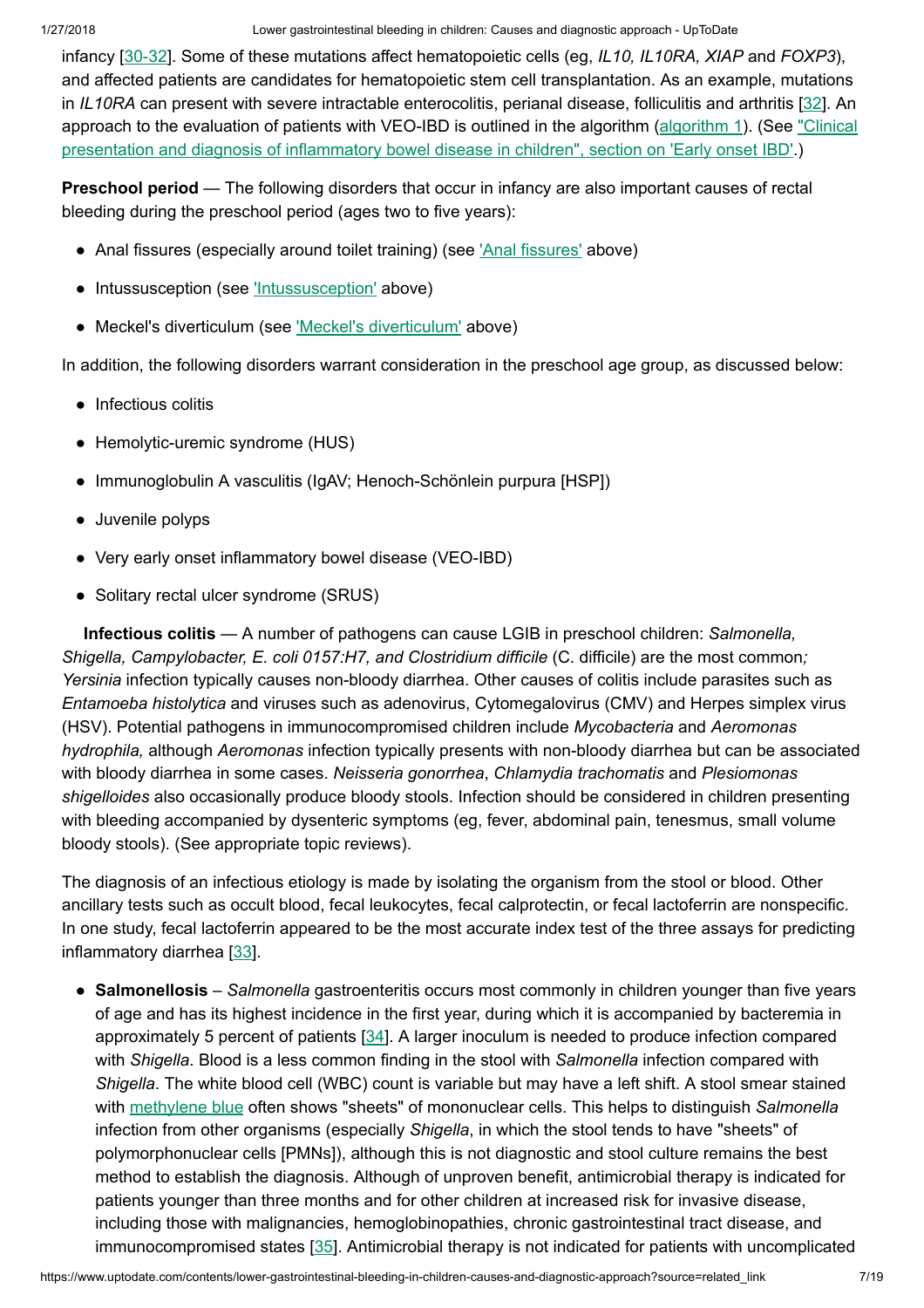mild to moderate gastroenteritis caused by nontyphoidal Salmonella species because therapy does not shorten the duration of the disease and can prolong the duration of excretion of Salmonella organisms [\[35](https://www.uptodate.com/contents/lower-gastrointestinal-bleeding-in-children-causes-and-diagnostic-approach/abstract/35)]. (See ["Nontyphoidal Salmonella:](https://www.uptodate.com/contents/nontyphoidal-salmonella-gastrointestinal-infection-and-carriage?source=see_link) Gastrointestinal infection and carriage".)

• Shigellosis – Shigellosis occurs most commonly in children between one and four years of age. Patients typically present with fever, abdominal pain, and watery diarrhea that becomes bloody. The total WBC count may be normal or markedly elevated, but the differential may show a greater count of band forms as compared with PMNs. Untreated, the disease typically lasts for 7 to 10 days, but organism carriage can continue for as long as three weeks. Potential complications of shigellosis are intestinal perforation, toxic megacolon, dehydration, sepsis, hyponatremia and hypoglycemia, pneumonia, HUS, and seizures or encephalopathy [[36\]](https://www.uptodate.com/contents/lower-gastrointestinal-bleeding-in-children-causes-and-diagnostic-approach/abstract/36). The impact of antibiotic therapy on reducing the occurrence and severity of these complications is unclear. (See "Shigella infection: Clinical manifestations and diagnosis", section on ['Clinical manifestations'.\)](https://www.uptodate.com/contents/shigella-infection-clinical-manifestations-and-diagnosis?sectionName=CLINICAL+MANIFESTATIONS&anchor=H2&source=see_link#H2)

Antibiotic therapy eradicates the organism from the gastrointestinal tract, reduces the intensity and duration of the illness, and limits the likelihood of spread to other contacts [\[37](https://www.uptodate.com/contents/lower-gastrointestinal-bleeding-in-children-causes-and-diagnostic-approach/abstract/37)]. (See "Shigella infection: Treatment and [prevention](https://www.uptodate.com/contents/shigella-infection-treatment-and-prevention-in-children?source=see_link) in children".)

- Campylobacter C. jejuni usually produces dysentery (bloody diarrhea) in patients up to eight years of age. It is isolated with equal frequency to Salmonella and Shigella. Most cases will resolve spontaneously within one week  $[38]$  $[38]$ . Treatment with appropriate antibiotics modestly reduces the duration of intestinal symptoms and is suggested for patients with severe disease or risk for severe disease. (See ["Clinical manifestations,](https://www.uptodate.com/contents/clinical-manifestations-diagnosis-and-treatment-of-campylobacter-infection?source=see_link) diagnosis, and treatment of Campylobacter infection".)
- $\bullet$  Escherichia coli E. coli is an important cause of food-borne diarrheal illness and can occur in clusters of cases. The most serious complication is the development of HUS after an infection with the enterohemorrhagic E. coli O157:H7 or other Shiga [toxin-producing](https://www.uptodate.com/external-redirect.do?target_url=http%3A%2F%2Fwww.about-ecoli.com%2F&TOPIC_ID=5904) E. coli. HUS is characterized by a "triad" of microangiopathic hemolytic anemia, thrombocytopenia, and acute renal injury, which may eventually lead to life-threatening kidney failure. Early antibiotic administration may increase the risk of developing HUS, perhaps because of enhanced toxin release as the bacteria are killed. This possibility was demonstrated in a prospective study of 71 children younger than the age of 10 years with E. coli O157:H7 isolated from stool; those receiving antibiotics were more likely to develop HUS (56 versus 8 percent) [\[39](https://www.uptodate.com/contents/lower-gastrointestinal-bleeding-in-children-causes-and-diagnostic-approach/abstract/39)]. (See ["Pathogenic](https://www.uptodate.com/contents/pathogenic-escherichia-coli?source=see_link) Escherichia coli" and ['Hemolytic-uremic](https://www.uptodate.com/contents/lower-gastrointestinal-bleeding-in-children-causes-and-diagnostic-approach?source=related_link#H2193534) syndrome' below.)
- Yersinia Yersinia gastroenteritis is associated with bloody stools in up to 25 percent of patients. In addition to occasional bloody diarrhea, it more typically causes fever, non-bloody diarrhea, right lower quadrant pain due to terminal ileitis and mesenteric adenitis, which mimics appendicitis and Crohn disease. Most cases resolve spontaneously within two weeks. The benefit of antimicrobial treatment remains unproven and treatment is generally not recommended except for patients with severe disease or an underlying comorbid illness. (See ["Clinical manifestations](https://www.uptodate.com/contents/clinical-manifestations-and-diagnosis-of-yersinia-infections?source=see_link) and diagnosis of Yersinia infections".)
- Clostridium difficile C. difficile enteritis usually occurs after exposure to antibiotics, especially [ampicillin,](https://www.uptodate.com/contents/ampicillin-pediatric-drug-information?source=see_link) [clindamycin,](https://www.uptodate.com/contents/clindamycin-pediatric-drug-information?source=see_link) and cephalosporins. However, community-associated infection with a highly toxigenic strain of C. difficile has been reported in otherwise healthy children who had minimal or no exposure to antibiotics, and C. difficile infection can be the initial manifestation of inflammatory bowel disease (IBD). In more recent years, increased incidence and severity of this infection has been attributed largely to the emergence of a new virulent strain of C. difficile (BI/NAP1/027), which may cause severe [life-threatening](https://www.uptodate.com/contents/clostridium-difficile-infection-in-children-microbiology-pathogenesis-and-epidemiology?sectionName=Antibiotic+exposure&anchor=H14&source=see_link#H14) illness [\[40](https://www.uptodate.com/contents/lower-gastrointestinal-bleeding-in-children-causes-and-diagnostic-approach/abstract/40)]. (See "Clostridium difficile infection in children: Microbiology, pathogenesis, and epidemiology", section on 'Antibiotic exposure'.)

The clinical disease varies from mild diarrhea to a dysenteric syndrome. Diagnosis is made most reliably by the detection of C. difficile polymerase chain reaction (PCR), but also may be made by the detection of C. difficile toxin by enzyme-linked immunosorbent assay in the stool. Stool culture for C. difficile does not differentiate toxin- from non-toxin-producing strains, and up to 50 percent of healthy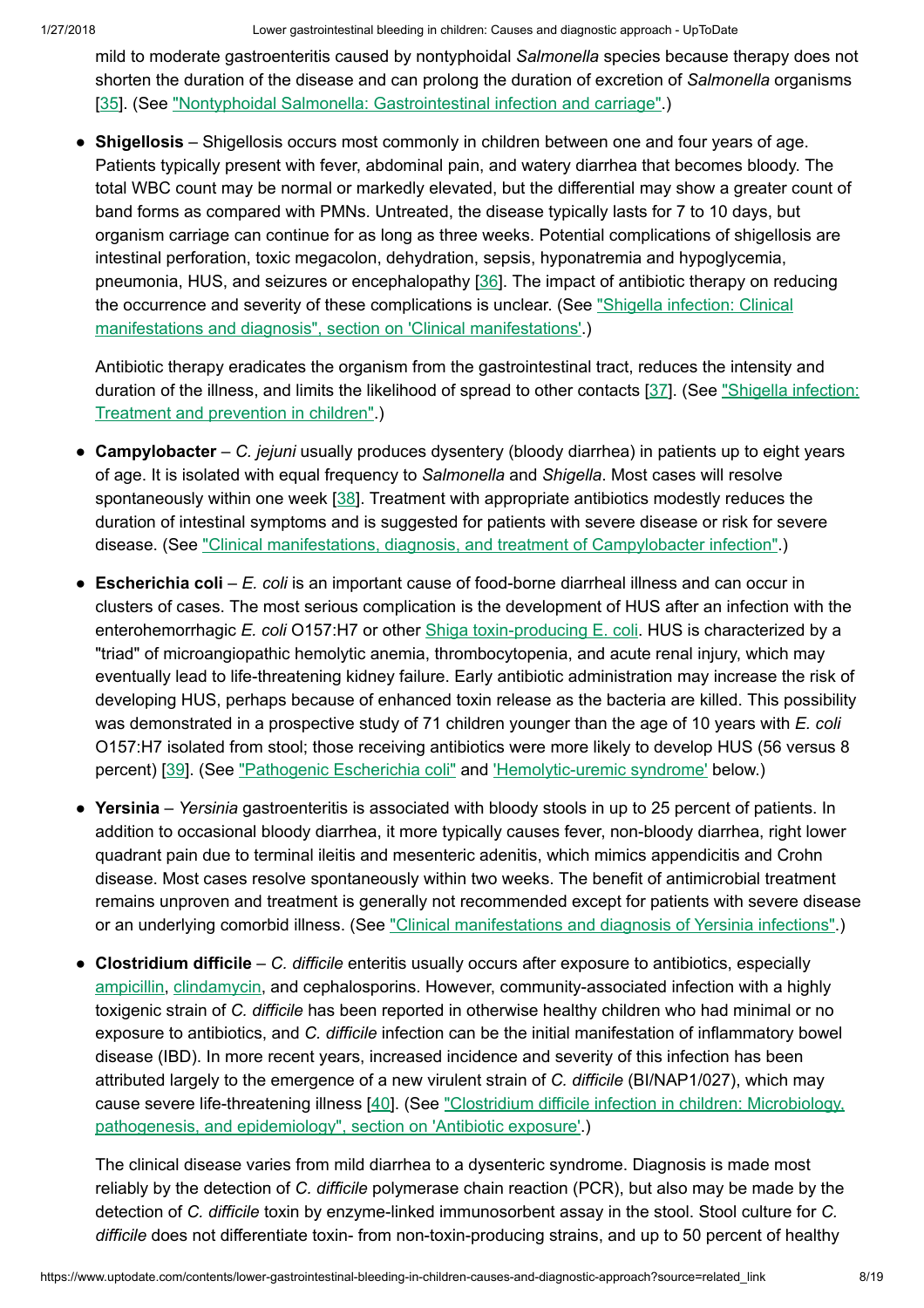neonates and infants can be colonized with this organism. The colonization rate decreases to less than 5 percent in children older than the age of two years. (See "Clostridium difficile infection in children: [Clinical features](https://www.uptodate.com/contents/clostridium-difficile-infection-in-children-clinical-features-and-diagnosis?source=see_link) and diagnosis".)

If possible, the antibiotics that predisposed to the C. difficile infection should be stopped or changed. Treatment is indicated for children with severe or persistent disease; usually with oral or if necessary intravenous [metronidazole](https://www.uptodate.com/contents/metronidazole-pediatric-drug-information?source=see_link), or oral [vancomycin.](https://www.uptodate.com/contents/vancomycin-pediatric-drug-information?source=see_link) Fecal microbiota transplantation is sometimes used for patients with recurrent disease despite antibiotic therapy [[41,42\]](https://www.uptodate.com/contents/lower-gastrointestinal-bleeding-in-children-causes-and-diagnostic-approach/abstract/41,42). (See "Clostridium difficile infection in children: Treatment and outcome" and ["Fecal microbiota](https://www.uptodate.com/contents/fecal-microbiota-transplantation-in-the-treatment-of-recurrent-clostridium-difficile-infection?source=see_link) transplantation in the treatment of recurrent Clostridium difficile infection".)

• Other organisms – Occult or overt bleeding can occur as a result of infection with N. gonorrhoeae, C. trachomatis, and HSV. Sexual abuse should be considered in children when these organisms are recovered. (See "Evaluation of [sexual abuse](https://www.uptodate.com/contents/evaluation-of-sexual-abuse-in-children-and-adolescents?source=see_link) in children and adolescents".)

In immunocompromised patients, Mycobacterium tuberculosis can affect any part of the gastrointestinal tract, but most commonly affects the cecum and ileocecal valve. Tuberculous enteritis can present with fever, weight loss, bloody diarrhea, and abdominal pain. Endoscopically and histologically, tuberculous enteritis can mimic Crohn disease, but if tuberculosis is suspected, PCR testing of colonic biopsy tissue can confirm the diagnosis. CMV can also cause chronic colitis or enteritis in immunosuppressed individuals [[43\]](https://www.uptodate.com/contents/lower-gastrointestinal-bleeding-in-children-causes-and-diagnostic-approach/abstract/43). (See ["Abdominal tuberculosis"](https://www.uptodate.com/contents/abdominal-tuberculosis?source=see_link).)

Hemolytic-uremic syndrome — HUS is characterized by the simultaneous occurrence of microangiopathic hemolytic anemia, thrombocytopenia, and acute renal injury. The highest rates are in children under the age of five years. Most cases are associated with a prodromal infection with an enteropathogen producing a shiga-like toxin, such as E. coli 0157:H7, in which case diarrhea is a prominent feature and is frequently bloody. The HUS typically develops 5 to 10 days after the onset of the diarrhea. Thus, HUS can be considered a complication of infectious colitis, rather than an independent cause of colitis. (See ["Clinical manifestations](https://www.uptodate.com/contents/clinical-manifestations-and-diagnosis-of-shiga-toxin-producing-escherichia-coli-stec-hemolytic-uremic-syndrome-hus-in-children?source=see_link) and diagnosis of Shiga toxin-producing Escherichia coli (STEC) hemolytic uremic syndrome (HUS) in children".)

IgA vasculitis (Henoch-Schönlein purpura) — Immunoglobulin A vasculitis (IgAV; Henoch-Schönlein purpura [HSP]) is a systemic vasculitis of unclear etiology characterized by palpable cutaneous purpura [\(picture](https://www.uptodate.com/contents/image?imageKey=PEDS%2F63367&topicKey=PEDS%2F5904&source=see_link) 1), abdominal pain, and arthralgias. It is primarily a childhood disease that occurs between the ages of 3 and 15 years. Up to 50 percent of patients develop gross or occult gastrointestinal bleeding, and up to 50 percent develop renal disease. The abdominal pain in IgAV (HSP) is due to the presence of purpuric lesions within the gastrointestinal tract, or may be caused by intussusception, in which the involved bowel serves as a lead point. (See "IgA vasculitis (Henoch-Schönlein purpura): [Clinical manifestations](https://www.uptodate.com/contents/iga-vasculitis-henoch-schonlein-purpura-clinical-manifestations-and-diagnosis?source=see_link) and diagnosis".)

Juvenile polyps — Juvenile polyps are benign hamartomas, which typically occur between the ages of 2 and 10 years, with a peak at 3 to 4 years [[44\]](https://www.uptodate.com/contents/lower-gastrointestinal-bleeding-in-children-causes-and-diagnostic-approach/abstract/44). Patients usually present with painless rectal bleeding, with or without mucus  $[45]$  $[45]$ ; a few may have lower abdominal pain from traction on the polyp. Juvenile polyps tend to be pedunculated rather than sessile, and may autoamputate, which results in significant bleeding. On occasion, polyps in the rectum present as prolapsed tissue. Polyps usually bleed after injury by fecal passage and usually result in bright red blood on the outside of the stool. If the polyp is located proximally, the blood will be darker and found in the core of the stool. About 60 to 80 percent of these polyps are in the rectosigmoid, and some of these can be palpated on rectal examination [[44,46\]](https://www.uptodate.com/contents/lower-gastrointestinal-bleeding-in-children-causes-and-diagnostic-approach/abstract/44,46). In children and adolescents, about 85 percent or more of polyps are juvenile (hamartomas), 10 percent or less are adenomas, and 3 percent are hyperplastic [\[47](https://www.uptodate.com/contents/lower-gastrointestinal-bleeding-in-children-causes-and-diagnostic-approach/abstract/47)]. Adenomatous polyps occur more frequently in older children and adolescents or in the setting of a polyposis syndrome, and current guidelines for evaluation, management, and follow-up should be followed [\[48](https://www.uptodate.com/contents/lower-gastrointestinal-bleeding-in-children-causes-and-diagnostic-approach/abstract/48)].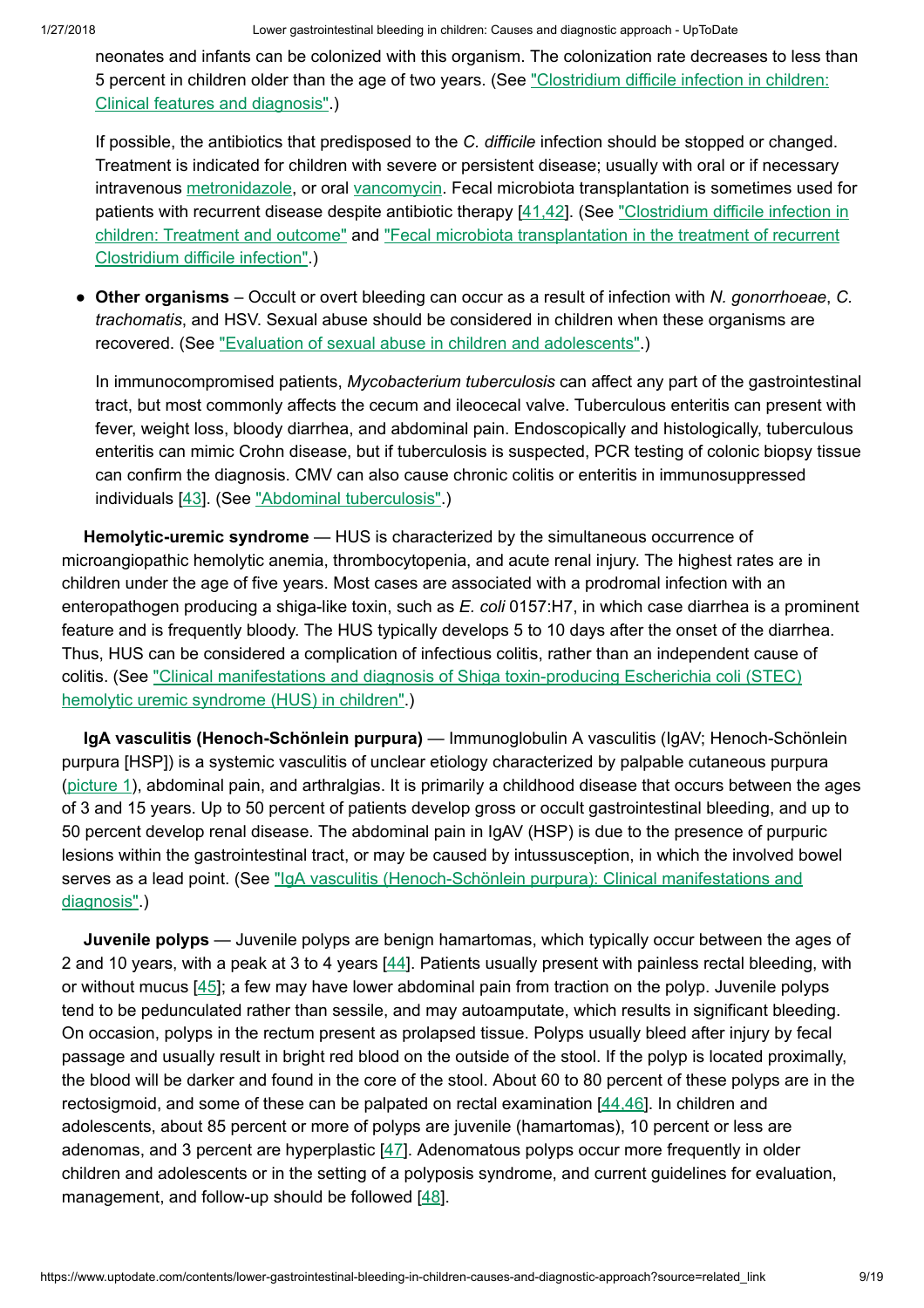Colonoscopy is the best way to diagnose polyps and permits their immediate, painless removal  $[49]$  $[49]$ . If possible and safe, all polyps should be removed and evaluated by microscopy to confirm that they are juvenile hamartomas rather than adenomas. More than 80 percent of children have only one or two juvenile polyps [\[44](https://www.uptodate.com/contents/lower-gastrointestinal-bleeding-in-children-causes-and-diagnostic-approach/abstract/44)]. Although older series suggested that recurrence in such children was rare [[48\]](https://www.uptodate.com/contents/lower-gastrointestinal-bleeding-in-children-causes-and-diagnostic-approach/abstract/48), a subsequent study reports recurrence in 17 percent of patients with a single juvenile polyp [\[50](https://www.uptodate.com/contents/lower-gastrointestinal-bleeding-in-children-causes-and-diagnostic-approach/abstract/50)]. Patients with three to five or more juvenile polyps (especially those with ≥10 polyps) and those with a family history of polyps may have familial juvenile polyposis or juvenile polyposis syndrome. These patients should undergo colonoscopy and biopsy every two to three years as surveillance for colorectal neoplasia. Although the polyps themselves are not premalignant, the syndrome is associated with a higher lifetime risk of colorectal malignancy [\[48](https://www.uptodate.com/contents/lower-gastrointestinal-bleeding-in-children-causes-and-diagnostic-approach/abstract/48)]. (See "Juvenile polyposis [syndrome",](https://www.uptodate.com/contents/juvenile-polyposis-syndrome?sectionName=Cancer+screening&anchor=H426436025&source=see_link#H426436025) section on 'Cancer screening'.)

Solitary rectal ulcer syndrome — Solitary rectal ulcer syndrome (SRUS) is a benign but potentially chronic ulcerative disease of the rectum that is infrequent in childhood. It tends to present with bleeding, passage of mucus, straining during defecation, and a sense of incomplete evacuation [[51,52\]](https://www.uptodate.com/contents/lower-gastrointestinal-bleeding-in-children-causes-and-diagnostic-approach/abstract/51,52). Treatment of associated constipation and strategies to avoid dysfunctional stooling or excessive straining may help alleviate this condition. (See "Solitary [rectal ulcer](https://www.uptodate.com/contents/solitary-rectal-ulcer-syndrome?source=see_link) syndrome".)

School-aged children and adolescents — The spectrum of disorders in school-aged children with lower gastrointestinal bleeding is similar to that of the preschool age group, although HUS and intussusception are less common:

- Anal fissures (especially around school entry) (see ['Anal fissures'](https://www.uptodate.com/contents/lower-gastrointestinal-bleeding-in-children-causes-and-diagnostic-approach?source=related_link#H10) above)
- IgAV (HSP) (see 'IgA vasculitis [\(Henoch-Schönlein](https://www.uptodate.com/contents/lower-gastrointestinal-bleeding-in-children-causes-and-diagnostic-approach?source=related_link#H2193701) purpura)' above)
- Meckel's diverticulum (see 'Meckel's [diverticulum'](https://www.uptodate.com/contents/lower-gastrointestinal-bleeding-in-children-causes-and-diagnostic-approach?source=related_link#H19) above)
- Infectious colitis (see ['Infectious](https://www.uptodate.com/contents/lower-gastrointestinal-bleeding-in-children-causes-and-diagnostic-approach?source=related_link#H24) colitis' above)
- Juvenile polyps (see ['Juvenile](https://www.uptodate.com/contents/lower-gastrointestinal-bleeding-in-children-causes-and-diagnostic-approach?source=related_link#H32) polyps' above)
- Hemorrhoids (primarily in older adolescents)
- Inflammatory bowel disease (see 'Inflammatory [bowel disease'](https://www.uptodate.com/contents/lower-gastrointestinal-bleeding-in-children-causes-and-diagnostic-approach?source=related_link#H17730768) below)
- Solitary [rectal ulcer](https://www.uptodate.com/contents/lower-gastrointestinal-bleeding-in-children-causes-and-diagnostic-approach?source=related_link#H2524121185) syndrome (SRUS) (see 'Solitary rectal ulcer syndrome' above)

Inflammatory bowel disease — Inflammatory bowel disease may present in preschool children and even in infancy (see 'Infantile and very early onset inflammatory [bowel disease'](https://www.uptodate.com/contents/lower-gastrointestinal-bleeding-in-children-causes-and-diagnostic-approach?source=related_link#H2671594963) above), but is more common in school-aged children and adolescents.

IBD is comprised of two major disorders: ulcerative colitis (UC), which affects only the colon, and Crohn disease (CD), which can involve any portion of the gastrointestinal tract. The most common presenting symptoms of IBD are abdominal pain, fever, and diarrhea (with or without blood), occurring in about 80 percent of patients with CD; about 20 percent of patients with CD and about 95 percent of patients with UC will have visible rectal bleeding. The peak incidence of IBD is in late adolescence and early adulthood, but a significant number of children present prior to adolescence and children may present even before five years of age. The diagnosis usually is suspected by the chronicity or severity of symptoms and weight loss or growth failure (especially in those with CD). Many patients have iron deficiency and/or an elevated erythrocyte sedimentation rate (ESR) or C-reactive protein (CRP), hypoalbuminemia, and elevated fecal calprotectin. Some patients with IBD may have extraintestinal symptoms, including anorexia, arthralgia, and erythema nodosum. The diagnosis is confirmed with imaging of the small bowel, upper endoscopy, colonoscopy, and biopsy. (See ["Clinical presentation](https://www.uptodate.com/contents/clinical-presentation-and-diagnosis-of-inflammatory-bowel-disease-in-children?source=see_link) and diagnosis of inflammatory bowel disease in children".)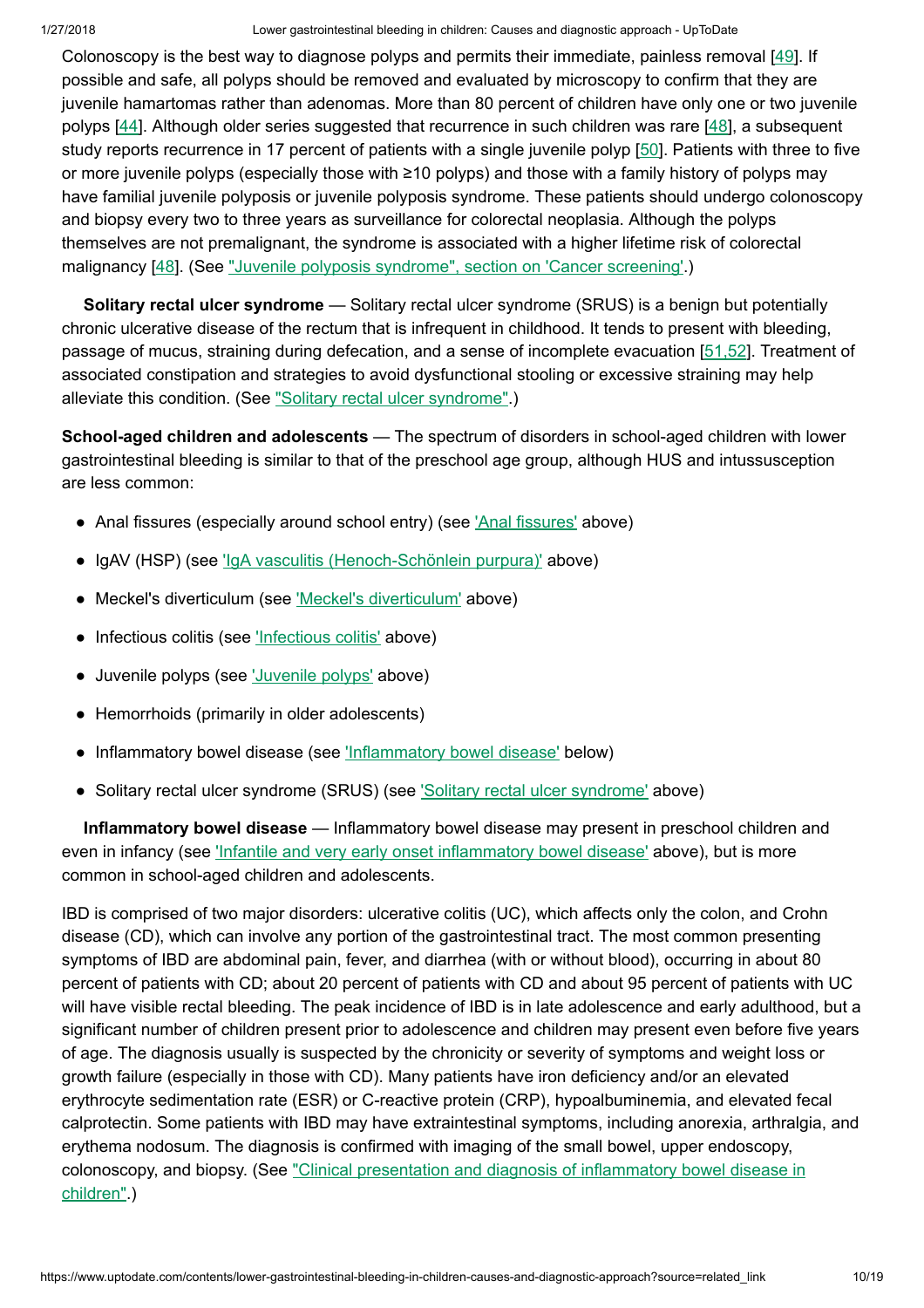Rare causes of lower gastrointestinal bleeding — Rare causes of LGIB in children and adolescents include:

- Vascular malformations eg, associated with hereditary hemorrhagic telangiectasia (Osler-Weber-● Rendu syndrome), blue rubber bleb nevus syndrome [\[53,54](https://www.uptodate.com/contents/lower-gastrointestinal-bleeding-in-children-causes-and-diagnostic-approach/abstract/53,54)]. (See ["Clinical manifestations](https://www.uptodate.com/contents/clinical-manifestations-and-diagnosis-of-hereditary-hemorrhagic-telangiectasia-osler-weber-rendu-syndrome?source=see_link) and diagnosis of hereditary hemorrhagic telangiectasia (Osler-Weber-Rendu syndrome)".)
- Adenomatous polyps Patients with adenomatous polyps should be further evaluated for familial adenomatous polyposis or one of its variants because of a high risk of developing colorectal cancer. (See ["](https://www.uptodate.com/contents/familial-adenomatous-polyposis-screening-and-management-of-patients-and-families?source=see_link)[Clinical manifestations](https://www.uptodate.com/contents/clinical-manifestations-and-diagnosis-of-familial-adenomatous-polyposis?source=see_link) and diagnosis of familial adenomatous polyposis" and "Familial adenomatous polyposis: Screening and management of patients and families".)
- Gastrointestinal stromal tumors (GIST) GIST are often associated with Carney's syndrome (GIST, pulmonary chondromas, paraganglioma, adrenal cortical adenoma, and esophageal leiomyoma), and are located most frequently in the stomach, especially in the antrum in pediatric patients. GIST have been reported more frequently over the course of a patient's lifetime in patients with neurofibromatosis type 1 (NF 1), but in this condition they tend to have a more benign course and can be located in the small intestine rather than in the stomach. GIST in pediatric patients are frequently associated with metastatic disease at a higher frequency than in adults [\[55](https://www.uptodate.com/contents/lower-gastrointestinal-bleeding-in-children-causes-and-diagnostic-approach/abstract/55)]. (See "Epidemiology, classification, clinical presentation, prognostic features, and diagnostic work-up of [gastrointestinal stromal tumors](https://www.uptodate.com/contents/epidemiology-classification-clinical-presentation-prognostic-features-and-diagnostic-work-up-of-gastrointestinal-stromal-tumors-gist?sectionName=Pediatric+GIST&anchor=H1013925&source=see_link#H1013925) (GIST)", section on 'Pediatric GIST'.)
- Typhlitis Typhlitis is an enterocolitis of the ileocecal region that occurs in patients with neutropenia, most commonly in children with hematologic malignancies. It presents with fever and abdominal pain, and sometimes with bloody diarrhea. (See ["Neutropenic](https://www.uptodate.com/contents/neutropenic-enterocolitis-typhlitis?source=see_link) enterocolitis (typhlitis)".)
- Malignancies Malignancies of the GI tract occur infrequently in pediatric aged patients. They may present with rectal bleeding with or without other associated symptoms such as weight loss, abdominal pain, and symptoms of obstruction. Malignancies may be primary (eg, GIST discussed above, lymphoma, adenocarcinoma) or represent metastatic disease from a variety of primary sites. Patients with polyposis syndromes and IBD among other conditions are at higher risk of small bowel or colonic malignancy depending on the underlying condition and current screening guidelines should be followed.

**DIAGNOSTIC APPROACH** — The diagnostic approach to a patient with suspected lower gastrointestinal bleeding (LGIB) is structured around the following questions ([algorithm](https://www.uptodate.com/contents/image?imageKey=PEDS%2F95763&topicKey=PEDS%2F5904&source=see_link) 2):

- Is the child hemodynamically stable? Children with evidence of hemodynamic instability (tachycardia, orthostasis, hypotension, poor peripheral perfusion) and/or altered sensorium should be managed emergently for shock. Sepsis should be considered in those with fever or conditions that predispose to infection. Laboratory tests for hemodynamically unstable patients include a complete blood count (CBC), routine chemistries, coagulation studies, and blood type and crossmatch (in case transfusion will be needed). (See "Hypovolemic shock in children: [Initial evaluation](https://www.uptodate.com/contents/hypovolemic-shock-in-children-initial-evaluation-and-management?source=see_link) and management" and "Septic shock in children: Rapid recognition and [initial resuscitation](https://www.uptodate.com/contents/septic-shock-in-children-rapid-recognition-and-initial-resuscitation-first-hour?source=see_link) (first hour)".)
- Is it blood? In most cases, the clinician should examine the stool directly and test it for blood. This is because [several foods](https://www.uptodate.com/contents/lower-gastrointestinal-bleeding-in-children-causes-and-diagnostic-approach?source=related_link#H631791217) and medicines may give stool a bloody appearance [\(table](https://www.uptodate.com/contents/image?imageKey=PEDS%2F72978&topicKey=PEDS%2F5904&source=see_link) 1). (See 'Testing for blood in the stool' below.)
- Is the blood from the lower GI tract? Red blood found in a child's stool is most often from the anus or lower gastrointestinal tract, but occasionally has an upper gastrointestinal source. The appearance of the bloody stool helps to distinguish between these possibilities:
	- Hematochezia (the passage of bright red blood per rectum) usually suggests LGIB, and is typically from the colon or anus. Rarely, hematochezia can be caused by upper gastrointestinal bleeding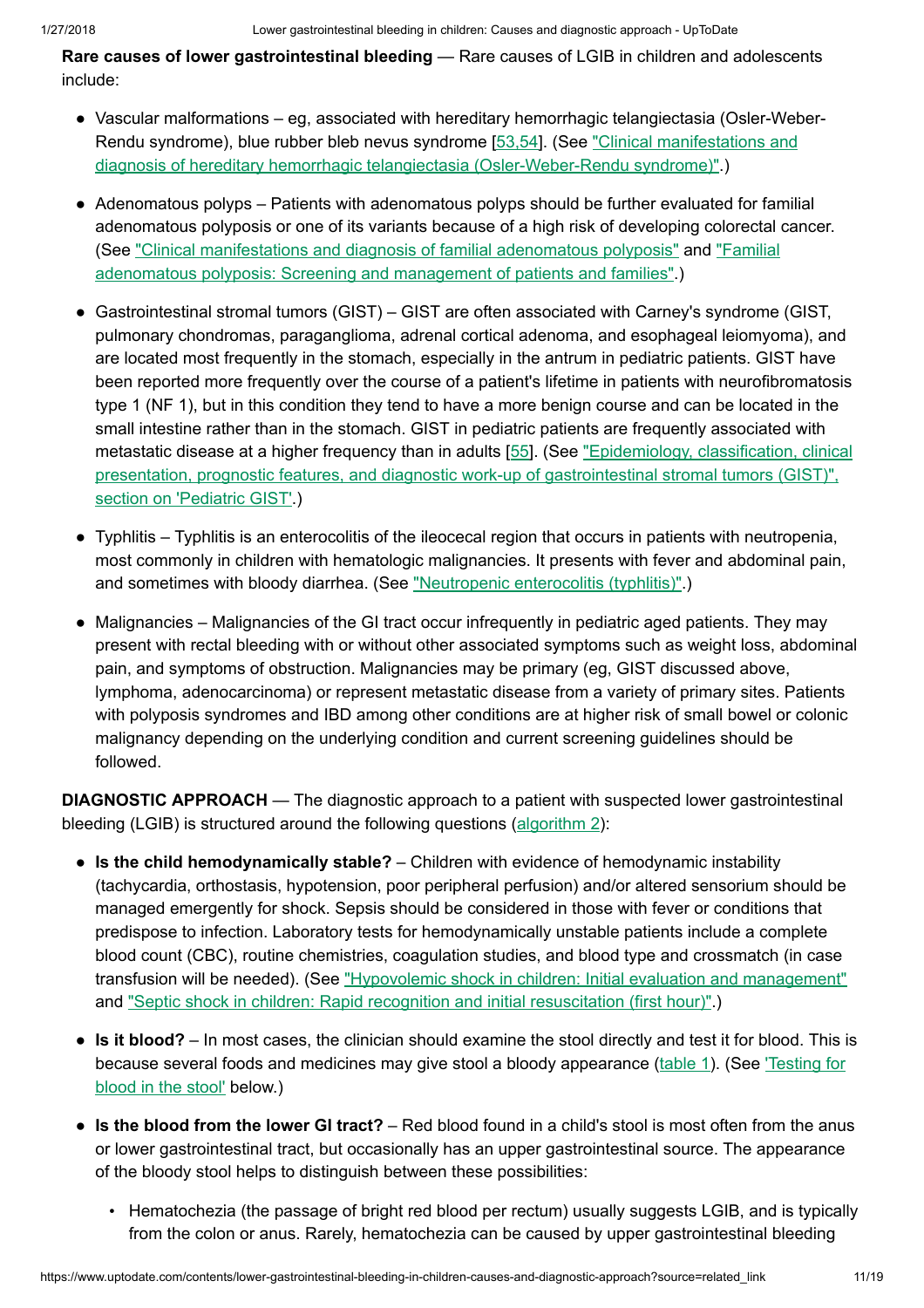(UGIB), especially in an infant or other individual with rapid intestinal transit time, or because of a massive UGIB in an older individual. Thus, the possibility of UGIB should be considered in an individual with hematochezia and hemodynamic compromise, or in a child with risk factors for UGIB, such as underlying liver disease.

- Melena (black, tarry stools) usually suggests UGIB. It also may be caused by blood from the nose that is swallowed, or bleeding from the [proximal small bowel \(see](https://www.uptodate.com/contents/approach-to-upper-gastrointestinal-bleeding-in-children?source=see_link) "Approach to upper gastrointestinal bleeding in children"). Black-appearing stools also may be caused by certain medications (eg, bismuth or iron), or foods (large amounts of dark green leafy vegetables). These black stools can be [distinguished](https://www.uptodate.com/contents/lower-gastrointestinal-bleeding-in-children-causes-and-diagnostic-approach?source=related_link#H631791217) from melena by testing the stool for blood. (See 'Testing for blood in the stool' below.)
- What are the most likely causes of the LGIB in this patient? The diagnostic possibilities depend on the patient's age and individual characteristics, assessed by a focused history and physical examination, as summarized in the table ([table](https://www.uptodate.com/contents/image?imageKey=PEDS%2F95764&topicKey=PEDS%2F5904&source=see_link) 2). (See ['History'](https://www.uptodate.com/contents/lower-gastrointestinal-bleeding-in-children-causes-and-diagnostic-approach?source=related_link#H631791274) below and ['Physical examination'](https://www.uptodate.com/contents/lower-gastrointestinal-bleeding-in-children-causes-and-diagnostic-approach?source=related_link#H631791567) below.)

This information permits selection of specific tests to diagnose or exclude the likely disorders, which are organized above by the typical age group in which each tends to appear. (See 'Causes of [bleeding'](https://www.uptodate.com/contents/lower-gastrointestinal-bleeding-in-children-causes-and-diagnostic-approach?source=related_link#H6) above.)

Testing for blood in the stool — In most cases of suspected gastrointestinal bleeding, the clinician should examine the stool directly and test it for blood. This is because several foods and medicines may give stool a bloody appearance that may be misinterpreted by the child or their parent(s) [\(table](https://www.uptodate.com/contents/image?imageKey=PEDS%2F72978&topicKey=PEDS%2F5904&source=see_link) 1) [\[56](https://www.uptodate.com/contents/lower-gastrointestinal-bleeding-in-children-causes-and-diagnostic-approach/abstract/56)]. Red-colored stools resembling hematochezia may be caused by foods with red dyes (eg, Kool-Aid or fruit punch), beets, red licorice, or [rifampin](https://www.uptodate.com/contents/rifampin-rifampicin-pediatric-drug-information?source=see_link). Black-colored stools resembling melena may be caused by ingestion of bismuth, activated charcoal, or iron, and occasionally by consumption of large quantities of chocolate, blueberries, or dark green foods. Testing is particularly important in children with equivocal symptoms, such as a wellappearing child with small amounts of red material in the stool.

The most common assays can be performed at the bedside and are guaiac-based. This test identifies hemoglobin by the presence of a peroxidase reaction that turns guaiac-impregnated paper blue [\[57](https://www.uptodate.com/contents/lower-gastrointestinal-bleeding-in-children-causes-and-diagnostic-approach/abstract/57)]. Occasionally, false-positive results may occur if the patient has ingested rare red meat or peroxidasecontaining vegetables (such as turnips, horseradish, broccoli, cauliflower, and cantaloupe). Whether iron supplements cause false-positive results is controversial [[10\]](https://www.uptodate.com/contents/lower-gastrointestinal-bleeding-in-children-causes-and-diagnostic-approach/abstract/10). False negative results can be obtained if the patient is ingesting large doses of ascorbic acid ([vitamin](https://www.uptodate.com/contents/vitamin-c-ascorbic-acid-pediatric-drug-information?source=see_link) C) or if intestinal bacteria have degraded the hemoglobin to porphyrin.

Patients with positive guaiac tests that are thought to be possible false-positives can be further evaluated with non-guaiac-based tests, which are based on measurement of fecal hemoglobin or fecal alpha-1 antitrypsin. The sensitivity of the test for fecal hemoglobin is limited because of degradation of hemoglobin by fecal bacteria, and the overall sensitivity and specificity are similar to the quaiac test [\[10](https://www.uptodate.com/contents/lower-gastrointestinal-bleeding-in-children-causes-and-diagnostic-approach/abstract/10)]. Fecal alpha-1 antitrypsin is used primarily to diagnose enteric protein loss, but it is also elevated in patients with gastrointestinal blood loss (upper or lower), in whom it has a sensitivity and specificity of 88 and 90 percent, compared with 68 and 73 percent, respectively, of the guaiac test [[10\]](https://www.uptodate.com/contents/lower-gastrointestinal-bleeding-in-children-causes-and-diagnostic-approach/abstract/10). The fecal alpha-1 antitrypsin test can be used in patients with recurrent red stools that are guaiac-negative or in those with a possible falsepositive guaiac test result.

History — If the presenting complaint is rectal bleeding, details about the symptom should be sought:

• Duration and amount of bleeding – The patient or family can estimate the amount of blood, but this is often inaccurate. Asking whether there is enough blood to color the toilet water, if so how red, and if clots are present, can help to convey the amount of bleeding observed. Note that very small amounts of blood, even a few drops, will color the toilet water.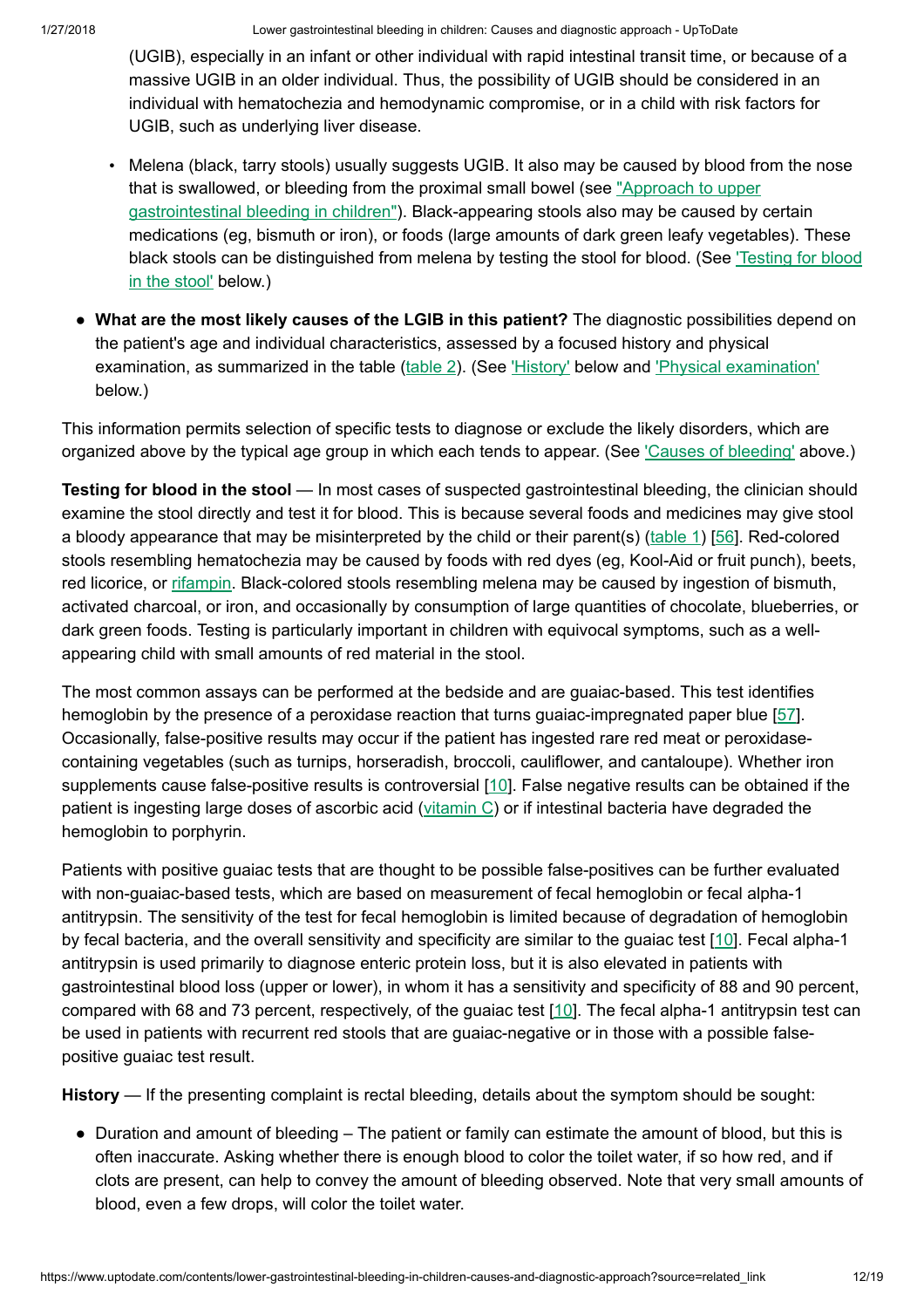1/27/2018 Lower gastrointestinal bleeding in children: Causes and diagnostic approach - UpToDate

- Color of the blood Bright red blood is most consistent with a lower gastrointestinal source, hemorrhoid, or anal fissure. However, UGIB should be considered in infants or any child with evidence of hemodynamic instability or with risk factors for UGI bleeding. (See ['Diagnostic](https://www.uptodate.com/contents/lower-gastrointestinal-bleeding-in-children-causes-and-diagnostic-approach?source=related_link#H631790574) approach' above.)
- Consistency of accompanying stool Accompanying diarrhea suggests the possibility of colitis (eg, food protein-induced colitis in an infant, hemolytic-uremic syndrome (HUS) or immunoglobulin A vasculitis (IgAV; Henoch-Schönlein purpura [HSP]) in a young child, inflammatory bowel disease (IBD) in older children and adolescents, or infectious colitis in all age groups). Acute or intermittent constipation suggests the possibility of anal fissures or solitary rectal ulcer syndrome (SRUS). The degree of constipation is often under-estimated by children and their caretakers, so it is valuable to seek additional details about constipation-related symptoms such as pain while defecating, time spent on the toilet, withholding behavior, size of stools, and whether they plug the toilet. (See ["Constipation](https://www.uptodate.com/contents/constipation-in-infants-and-children-evaluation?source=see_link) in infants and children: Evaluation".)
- Distal bleeding Several characteristics suggest that the blood is most likely from an anorectal source such as an anal fissure, hemorrhoid, or polyp. These include blood that is primarily on the outside of a formed stool, blood that is mostly seen on the toilet paper rather than in the stool, or that drips into the toilet after the bowel movement (sometimes called "terminal bleeding").

A history of associated symptoms should be specifically sought, even if the child is generally wellappearing. The following symptoms provide clues to the underlying diagnosis ([table](https://www.uptodate.com/contents/image?imageKey=PEDS%2F95764&topicKey=PEDS%2F5904&source=see_link)  $2$ ):

- Well infant or child Suggests the following possibilities:
	- Anal fissure (all age groups). Typical features are small recurrent rectal bleeding, often with constipation and/or anal symptoms.
	- Milk- or soy protein induced colitis (infants). Typical features are small to moderate bleeding, often with mucous in stool, with or without abdominal pain and diarrhea.
	- Juvenile polyps (preschool aged children and older). Typical features are normal appearing stool, often with recurrent bleeding.
	- Meckel's diverticulum (especially in children younger than two years). Consider if above diagnoses are excluded, particularly if bleeding is large volume bleeding and/or recurrent.
- Diarrhea with abdominal pain Suggests colitis (milk- or soy-induced in an infant; infectious colitis or IBD in older children), or HUS.
- Fever Suggests infectious colitis, possibly Hirschsprung-associated enterocolitis in a young infant, or occasionally IBD.
- Weight loss and fatigue, delayed puberty Suggest underlying systemic disease, especially IBD.
- History of abnormal non-gastrointestinal bleeding Suggests an underlying coagulopathy such as hemophilia or HUS; or IgAV (HSP) if purpura is present.
- History of epistaxis (nosebleeds), especially if large volume or recent If a large amount of blood is swallowed during a nosebleed, patients may present with melena, or occasionally with hematochezia (especially in infants or other individuals with rapid transit time).
- Recent use of nonsteroidal antiinflammatory drugs (NSAIDs) or any other medications NSAIDs can cause UGIB due to peptic ulcers, or exacerbate LGIB due to anti-platelet effects.
- Underlying disease Many underlying systemic disorders alter the differential diagnosis of LGIB. For ●example, a child with an underlying immunodeficiency is particularly at risk for infectious colitis or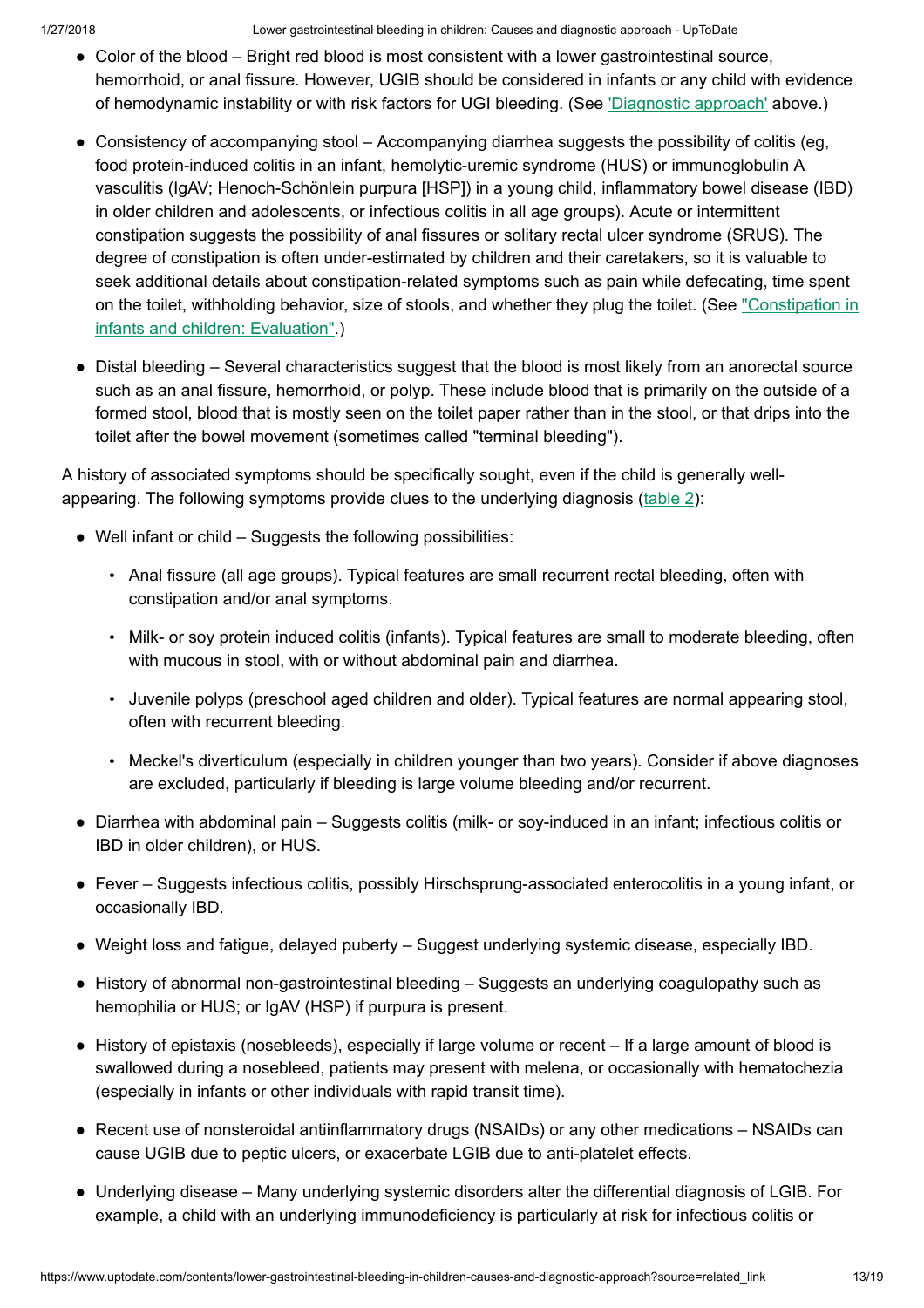neutropenic enterocolitis (typhlitis). A child with underlying liver disease may develop variceal bleeding (causing UGIB or LGIB) or coagulopathy.

Physical examination — The first step is to evaluate the child's hemodynamic stability, by measuring vital signs and assessing for signs of shock, including tachycardia, hypotension or orthostasis, poor capillary refill and altered sensorium. Sepsis should be considered in those with fever or conditions that predispose to infection. Bowel obstruction is suggested by marked abdominal pain and distension and/or bilious or nonbilious vomiting. Children with evidence of shock, sepsis, or abdominal obstruction should be treated promptly with fluid resuscitation and other measures, as described separately. (See "Hypovolemic shock in children: [Initial evaluation](https://www.uptodate.com/contents/hypovolemic-shock-in-children-initial-evaluation-and-management?source=see_link) and management" and "Septic shock in children: Rapid recognition and initial resuscitation (first hour)" and "Emergency evaluation of the child with acute [abdominal pain",](https://www.uptodate.com/contents/septic-shock-in-children-rapid-recognition-and-initial-resuscitation-first-hour?source=see_link) section on 'Signs of obstruction or [peritoneal irritation'.\)](https://www.uptodate.com/contents/emergency-evaluation-of-the-child-with-acute-abdominal-pain?sectionName=Signs+of+obstruction+or+peritoneal+irritation&anchor=H20&source=see_link#H20)

For stable patients, the physical examination should investigate potential sites of bleeding. In particular, the anus should be carefully inspected for fissures in all age groups by very gently spreading each fold of the anus. Other features to note in the perianal area include large skin tags or fistulas, both of which suggest the possibility of IBD (Crohn disease [CD]) (see 'Inflammatory [bowel disease'](https://www.uptodate.com/contents/lower-gastrointestinal-bleeding-in-children-causes-and-diagnostic-approach?source=related_link#H17730768) above). A rectal examination is important to evaluate for rectal polyps (but does not rule out this condition) and to obtain stool for guaiac testing. In young infants or children with a history of constipation (especially in those without associated encopresis), the possibility of Hirschsprung disease is suggested by an explosive expulsion of gas and stool after the digital rectal examination (squirt sign or blast sign). (See *Hirschsprung disease'* above.)

The nasopharynx and oropharynx should be inspected. Recent nosebleeds can mimic gastrointestinal bleeding. CD is often associated with aphthous ulcers in the mouth. (See "Evaluation of epistaxis in children" and 'Inflammatory [bowel disease'](https://www.uptodate.com/contents/evaluation-of-epistaxis-in-children?source=see_link) above.)

The skin should be inspected for bruising, petechiae or other rashes, which suggest abnormal hemostasis, as may be seen in HUS. Palpable purpura suggests a vasculitis, such as IgAV (HSP). The presence of cutaneous hemangiomas (especially five or more) in an infant suggests the possibility of gastrointestinal hemangiomatosis. However, up to 50 percent of infants with visceral hemangiomas do not have cutaneous hemangiomas [[58\]](https://www.uptodate.com/contents/lower-gastrointestinal-bleeding-in-children-causes-and-diagnostic-approach/abstract/58). Jaundice suggests hepatic failure or biliary obstruction, especially if significant. The abdominal examination should evaluate for hepatomegaly, splenomegaly, or other signs of portal hypertension (ascites, prominent superficial veins), masses, tenderness, abnormal bowel sounds, and for evidence of underlying peritonitis. (See "Infantile [hemangiomas:](https://www.uptodate.com/contents/infantile-hemangiomas-evaluation-and-diagnosis?source=see_link) Evaluation and diagnosis".)

Laboratory studies and imaging — Infants and children presenting with significant rectal bleeding should be evaluated for anemia. Patients with identifiable sources of minor bleeding such as a fissure or viral gastroenteritis may not require laboratory testing.

More extensive laboratory testing is appropriate for those who are not well-appearing, or who have symptoms or signs suggestive of a particular disorder. As an example, for children with suspected colitis (infectious colitis or IBD), the evaluation includes an erythrocyte sedimentation rate (ESR) or C-reactive protein (CRP), albumin and complete blood count (CBC), and stool testing for Clostridium difficile (C. difficile), enteric pathogens, ova and parasites (O&P), and possibly fecal lactoferrin and fecal calprotectin. (see ['Infectious](https://www.uptodate.com/contents/lower-gastrointestinal-bleeding-in-children-causes-and-diagnostic-approach?source=related_link#H24) colitis' above and 'Inflammatory [bowel disease'](https://www.uptodate.com/contents/lower-gastrointestinal-bleeding-in-children-causes-and-diagnostic-approach?source=related_link#H17730768) above and ["Clinical presentation](https://www.uptodate.com/contents/clinical-presentation-and-diagnosis-of-inflammatory-bowel-disease-in-children?source=see_link) and diagnosis of inflammatory bowel disease in children"). Children with evidence of bleeding from non-GI sources (eg, petechiae or bruising) should be evaluated for a bleeding disorder (see "Approach to the child with bleeding symptoms"). Patients with concern for HUS should also undergo [serial evaluation](https://www.uptodate.com/contents/approach-to-the-child-with-bleeding-symptoms?source=see_link) of CBC and renal function. (See ['Hemolytic-uremic](https://www.uptodate.com/contents/lower-gastrointestinal-bleeding-in-children-causes-and-diagnostic-approach?source=related_link#H2193534) syndrome' above.)

Infants and children with an abnormal abdominal examination (distension, tenderness, or abnormal bowel sounds) or who are ill-appearing should be evaluated with an abdominal plain film, at a minimum. Patients with suspected intussusception should be evaluated with ultrasonography (and/or with an air or watersoluble contrast enema), depending on institutional protocols. (See ['Intussusception'](https://www.uptodate.com/contents/lower-gastrointestinal-bleeding-in-children-causes-and-diagnostic-approach?source=related_link#H18) above.)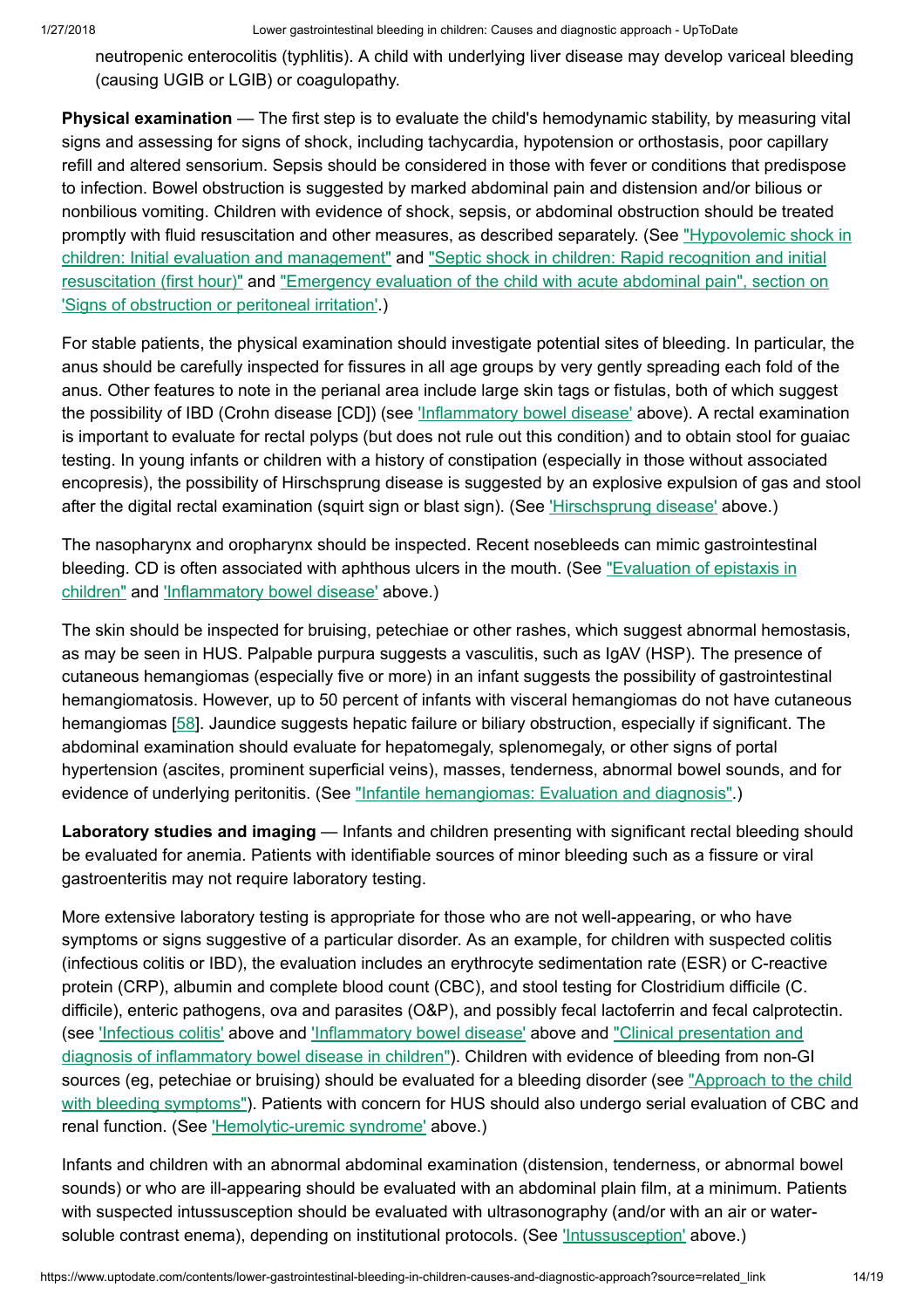Selection of other tests depends on the age group of the patient and the suspected disorder, and may include laboratory tests, imaging studies (eg, tagged red blood cell [RBC] scan, angiography, or computed tomography [CT] angiography), and endoscopic procedures (colonoscopy, upper endoscopy or capsule endoscopy), as discussed in the summaries above or the linked topic reviews.

SOCIETY GUIDELINE LINKS — Links to society and government-sponsored guidelines from selected countries and regions around the world are provided separately. (See "Society quideline links: Hemophilia, von Willebrand disease, and other coagulation disorders" and "Society guideline links: [Gastrointestinal](https://www.uptodate.com/contents/society-guideline-links-gastrointestinal-bleeding-in-children?source=see_link) bleeding in children".)

INFORMATION FOR PATIENTS — UpToDate offers two types of patient education materials, "The Basics" and "Beyond the Basics." The Basics patient education pieces are written in plain language, at the 5<sup>th</sup> to 6<sup>th</sup> grade reading level, and they answer the four or five key questions a patient might have about a given condition. These articles are best for patients who want a general overview and who prefer short, easy-toread materials. Beyond the Basics patient education pieces are longer, more sophisticated, and more detailed. These articles are written at the 10<sup>th</sup> to 12<sup>th</sup> grade reading level and are best for patients who want in-depth information and are comfortable with some medical jargon.

Here are the patient education articles that are relevant to this topic. We encourage you to print or e-mail these topics to your patients. (You can also locate patient education articles on a variety of subjects by searching on "patient info" and the keyword(s) of interest.)

- Basics topics (see "Patient education: Meckel's [diverticulum](https://www.uptodate.com/contents/meckels-diverticulum-the-basics?source=see_link) (The Basics)" and "Patient education: Anal fissure (The Basics)" and "Patient [education:](https://www.uptodate.com/contents/ulcerative-colitis-in-children-the-basics?source=see_link) Ulcerative colitis in children (The Basics)" and "Patient [education:](https://www.uptodate.com/contents/crohn-disease-in-children-the-basics?source=see_link) Crohn disease in children (The Basics)")
- Beyond the Basics topics (see "Patient [education:](https://www.uptodate.com/contents/bloody-stools-in-children-beyond-the-basics?source=see_link) Bloody stools in children (Beyond the Basics)" and "Patient education: [Anal fissure](https://www.uptodate.com/contents/anal-fissure-beyond-the-basics?source=see_link) (Beyond the Basics)")

## SUMMARY AND RECOMMENDATIONS

- Lower gastrointestinal bleeding (LGIB) typically presents with bright red blood per rectum (hematochezia). In most cases, the clinician should examine the stool directly and test it for blood. This is because several foods and medicines may give stool a bloody appearance that may be misinterpreted by the child's parents ([table](https://www.uptodate.com/contents/image?imageKey=PEDS%2F72978&topicKey=PEDS%2F5904&source=see_link) 1). Testing the stool for blood is particularly important in children with equivocal symptoms, such as a well-appearing child with small amounts of red material in the stool. (See ['Testing](https://www.uptodate.com/contents/lower-gastrointestinal-bleeding-in-children-causes-and-diagnostic-approach?source=related_link#H631791217) for blood in the stool' above.)
- The diagnostic possibilities depend on the patient's age group and are then narrowed using a focused history and physical examination [\(algorithm](https://www.uptodate.com/contents/image?imageKey=PEDS%2F95763&topicKey=PEDS%2F5904&source=see_link) 2 and [table](https://www.uptodate.com/contents/image?imageKey=PEDS%2F95764&topicKey=PEDS%2F5904&source=see_link) 2). A complete blood count (CBC) or hemoglobin should be measured in patients who are unwell or who have more than minimal bleeding. Other laboratory tests or imaging are added to diagnose or exclude specific causes. (See ['Diagnostic](https://www.uptodate.com/contents/lower-gastrointestinal-bleeding-in-children-causes-and-diagnostic-approach?source=related_link#H631790574) approach' above.)
- Anal fissures are a common cause of low-volume rectal bleeding in all age groups. They are often triggered by constipation, which is more common during periods of dietary change (introduction of solid food or cow's milk), toilet training, or around school entry. In older children, anal fissures also may be associated with inflammatory bowel disease (IBD). (See ['Anal fissures'](https://www.uptodate.com/contents/lower-gastrointestinal-bleeding-in-children-causes-and-diagnostic-approach?source=related_link#H10) above.)
- Milk or soy-induced colitis is a common cause of bloody stools in infants and usually resolves by 12 ●months of age. It can occur in infants who are formula-fed, or in breastfed infants because of cow's milk in the mother's diet. Affected infants have loose stools, often with occult or gross blood, but are usually otherwise healthy. It should be differentiated from lymphoid nodular hyperplasia, a benign self-resolving condition. (See 'Milk- or [soy-induced](https://www.uptodate.com/contents/lower-gastrointestinal-bleeding-in-children-causes-and-diagnostic-approach?source=related_link#H17) colitis' above.)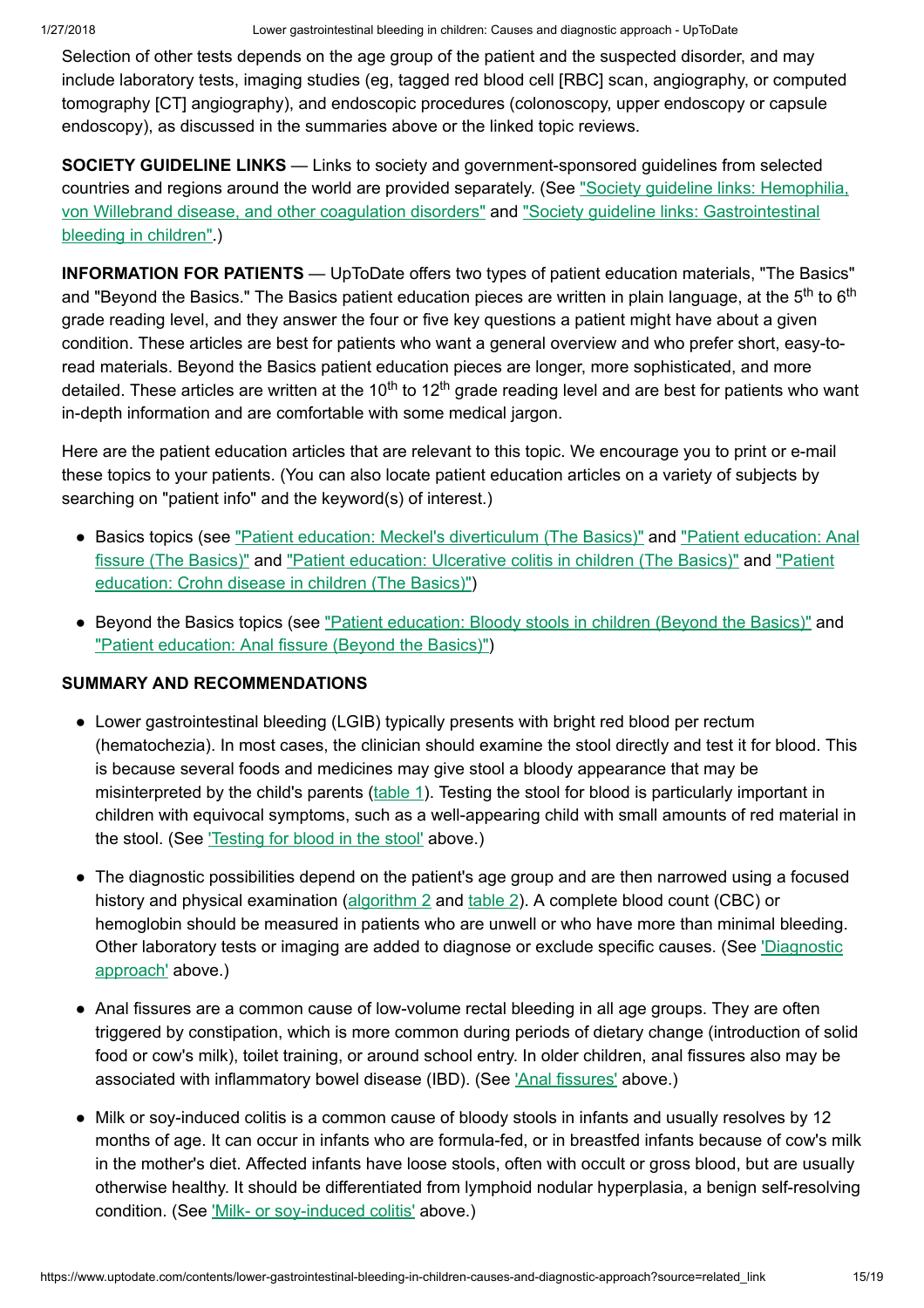1/27/2018 Lower gastrointestinal bleeding in children: Causes and diagnostic approach - UpToDate

- Meckel's diverticulum is usually asymptomatic, but may cause painless rectal bleeding, which may be chronic and insidious, or acute and massive. It can present at any age, but is most common in children under two years of age. (See 'Meckel's [diverticulum'](https://www.uptodate.com/contents/lower-gastrointestinal-bleeding-in-children-causes-and-diagnostic-approach?source=related_link#H19) above.)
- Causes of rectal bleeding that present as acute abdominal crisis include malrotation with midgut volvulus (usually in newborn infants but may be seen in children of any age); Hirschsprung disease complicated by obstruction (usually in newborns) or by Hirschsprung disease-associated enterocolitis (usually in infants or those with known Hirschsprung disease); or intussusception (usually in infants or preschool aged children). (See ['Malrotation](https://www.uptodate.com/contents/lower-gastrointestinal-bleeding-in-children-causes-and-diagnostic-approach?source=related_link#H12) with midgut volvulus' above and ['Hirschsprung](https://www.uptodate.com/contents/lower-gastrointestinal-bleeding-in-children-causes-and-diagnostic-approach?source=related_link#H13) disease' above and ['Intussusception'](https://www.uptodate.com/contents/lower-gastrointestinal-bleeding-in-children-causes-and-diagnostic-approach?source=related_link#H18) above.)
- Juvenile polyps are benign hamartomas, which typically occur between the ages of 2 and 10 years, with a peak at 3 to 4 years. Patients usually present with painless rectal bleeding, although a few may have lower abdominal pain from traction on the polyp. Most polyps in children are solitary and benign, but children with multiple polyps may have a polyposis syndrome and require surveillance. (See ['Juvenile](https://www.uptodate.com/contents/lower-gastrointestinal-bleeding-in-children-causes-and-diagnostic-approach?source=related_link#H32) polyps' above.)
- Inflammatory bowel disease (IBD), which includes ulcerative colitis (UC) and Crohn disease (CD), most commonly presents with abdominal pain, fever, weight loss, growth failure, and bloody or nonbloody diarrhea. The peak incidence of IBD is in late adolescence and early adulthood, but a significant number of children present prior to adolescence, and IBD is occasionally diagnosed in very young children. The diagnosis usually is suspected by the chronicity of symptoms and weight loss or growth failure, especially in those with CD. Many patients have iron deficiency and/or an elevated erythrocyte sedimentation rate (ESR) or C-reactive protein (CRP). (See 'Inflammatory [bowel disease'](https://www.uptodate.com/contents/lower-gastrointestinal-bleeding-in-children-causes-and-diagnostic-approach?source=related_link#H17730768) above.)

ACKNOWLEDGMENT — The editorial staff at UpToDate would like to acknowledge Chris Ramsook, MD, and Erin E Endom, MD, who contributed to an earlier version of this topic review.

Use of UpToDate is subject to the [Subscription](https://www.uptodate.com/legal/license) and License Agreement.

## **REFERENCES**

- 1. Teach SJ, Fleisher GR. [Rectal bleeding](https://www.uptodate.com/contents/lower-gastrointestinal-bleeding-in-children-causes-and-diagnostic-approach/abstract/1) in the pediatric emergency department. Ann Emerg Med 1994; 23:1252.
- 2. Khurana AK, Saraya A, Jain N, et al. Profile of lower [gastrointestinal bleeding](https://www.uptodate.com/contents/lower-gastrointestinal-bleeding-in-children-causes-and-diagnostic-approach/abstract/2) in children from a tropical country. Trop Gastroenterol 1998; 19:70.
- 3. Dupont C, Badoual J, Le Luyer B, et al. [Rectosigmoidoscopic](https://www.uptodate.com/contents/lower-gastrointestinal-bleeding-in-children-causes-and-diagnostic-approach/abstract/3) findings during isolated rectal bleeding in the neonate. J Pediatr Gastroenterol Nutr 1987; 6:257.
- 4. Perisic VN. [Colorectal polyps:](https://www.uptodate.com/contents/lower-gastrointestinal-bleeding-in-children-causes-and-diagnostic-approach/abstract/4) an important cause of rectal bleeding. Arch Dis Child 1987; 62:188.
- 5. Cucchiara S, Guandalini S, Staiano A, et al. Sigmoidoscopy, colonoscopy, and radiology in the evaluation of children with rectal bleeding. J Pediatr [Gastroenterol Nutr](https://www.uptodate.com/contents/lower-gastrointestinal-bleeding-in-children-causes-and-diagnostic-approach/abstract/5) 1983; 2:667.
- 6. Pant C, Olyaee M, Sferra TJ, et al. Emergency department visits for [gastrointestinal bleeding](https://www.uptodate.com/contents/lower-gastrointestinal-bleeding-in-children-causes-and-diagnostic-approach/abstract/6) in children: results from the Nationwide Emergency Department Sample 2006-2011. Curr Med Res Opin 2015; 31:347.
- 7. Rodgers BM. Upper [gastrointestinal hemorrhage.](https://www.uptodate.com/contents/lower-gastrointestinal-bleeding-in-children-causes-and-diagnostic-approach/abstract/7) Pediatr Rev 1999; 20:171.
- 8. Liu N, Wu AH, Wong SS. Improved quantitative Apt test for detecting [fetal hemoglobin](https://www.uptodate.com/contents/lower-gastrointestinal-bleeding-in-children-causes-and-diagnostic-approach/abstract/8) in bloody stools of newborns. Clin Chem 1993; 39:2326.
- 9. O'Hara SM. Acute [gastrointestinal bleeding.](https://www.uptodate.com/contents/lower-gastrointestinal-bleeding-in-children-causes-and-diagnostic-approach/abstract/9) Radiol Clin North Am 1997; 35:879.
- 10. Moran A, Lawson N, Morrow R, et al. Value of [faecal alpha-1-antitrypsin,](https://www.uptodate.com/contents/lower-gastrointestinal-bleeding-in-children-causes-and-diagnostic-approach/abstract/10) haemoglobin and a chemical occult blood test in the detection of gastrointestinal disease. Clin Chim Acta 1993; 217:153.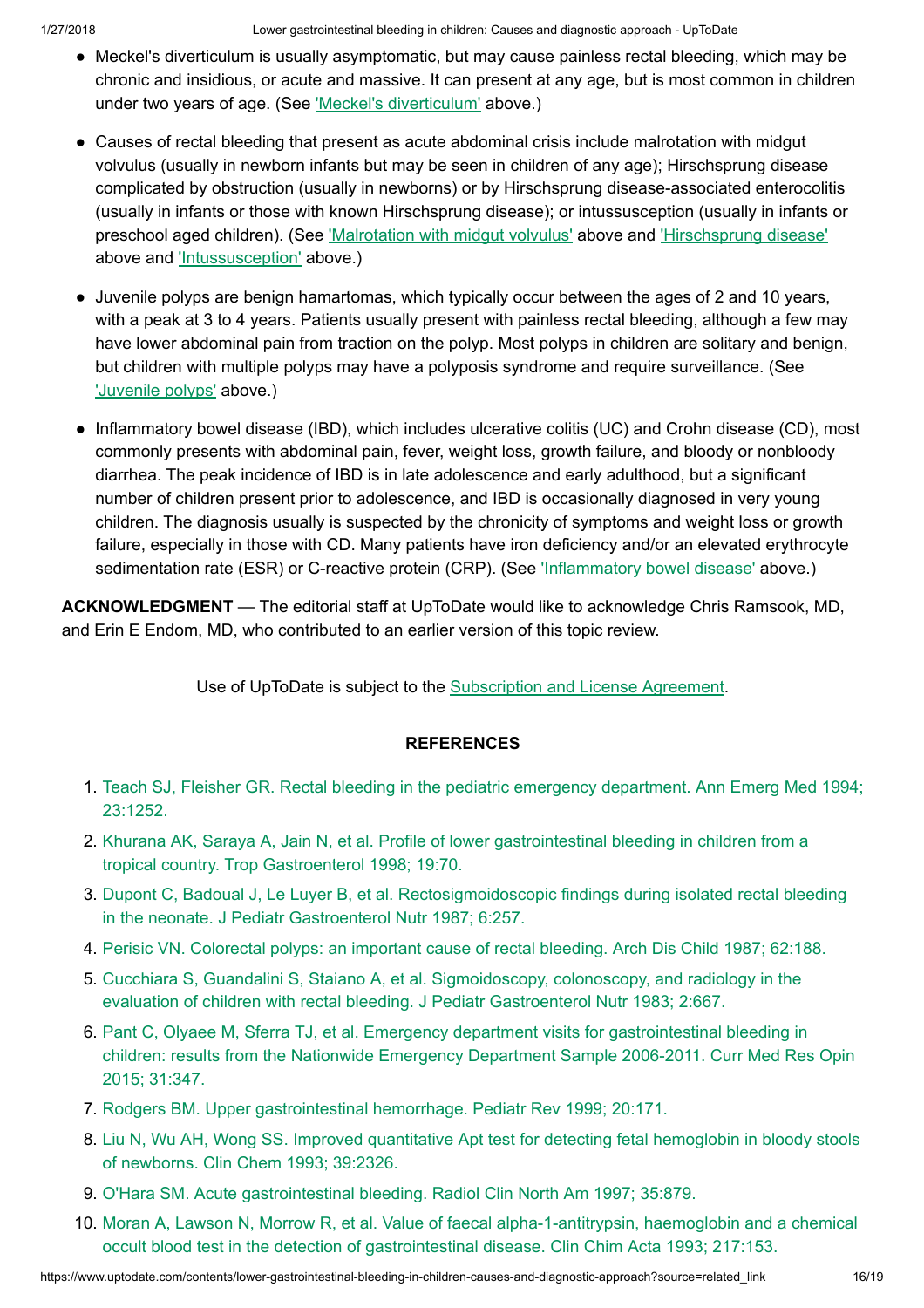- 11. Zerin JM, DiPietro MA. Superior mesenteric vascular anatomy at US in patients with surgically proved [malrotation](https://www.uptodate.com/contents/lower-gastrointestinal-bleeding-in-children-causes-and-diagnostic-approach/abstract/11) of the midgut. Radiology 1992; 183:693.
- 12. Gaines PA, Saunders AJ, Drake D. Midgut malrotation diagnosed by ultrasound. Clin [Radiol 1987;](https://www.uptodate.com/contents/lower-gastrointestinal-bleeding-in-children-causes-and-diagnostic-approach/abstract/12) 38:51.
- 13. Dufour D, Delaet MH, Dassonville M, et al. Midgut malrotation, the reliability of sonographic diagnosis. Pediatr [Radiol 1992;](https://www.uptodate.com/contents/lower-gastrointestinal-bleeding-in-children-causes-and-diagnostic-approach/abstract/13) 22:21.
- 14. Saxonhouse MA, Manco-Johnson MJ. The evaluation and management of [neonatal coagulation](https://www.uptodate.com/contents/lower-gastrointestinal-bleeding-in-children-causes-and-diagnostic-approach/abstract/14) disorders. Semin Perinatol 2009; 33:52.
- 15. Reish O, Nachum E, Naor N, et al. Hemophilia B in a neonate: unusual early spontaneous [gastrointestinal bleeding.](https://www.uptodate.com/contents/lower-gastrointestinal-bleeding-in-children-causes-and-diagnostic-approach/abstract/15) Am J Perinatol 1994; 11:192.
- 16. Park JJ, Wolff BG, Tollefson MK, et al. [Meckel diverticulum:](https://www.uptodate.com/contents/lower-gastrointestinal-bleeding-in-children-causes-and-diagnostic-approach/abstract/16) the Mayo Clinic experience with 1476 patients (1950-2002). Ann Surg 2005; 241:529.
- 17. Pollack ES. Pediatric [abdominal surgical](https://www.uptodate.com/contents/lower-gastrointestinal-bleeding-in-children-causes-and-diagnostic-approach/abstract/17) emergencies. Pediatr Ann 1996; 25:448.
- 18. Passarge E, Stevenson RE. Meckel's diverticulum. In: Human malformations and related anomalies, 2 nd, Stevenson RE, Hall JE (Eds), Oxford University Press, Oxford 2006. p.1111.
- 19. Zani A, Eaton S, Rees CM, Pierro A. Incidentally detected [Meckel diverticulum:](https://www.uptodate.com/contents/lower-gastrointestinal-bleeding-in-children-causes-and-diagnostic-approach/abstract/19) to resect or not to resect? Ann Surg 2008; 247:276.
- 20. Kaplan B, Benson J, Rothstein F, et al. Lymphonodular hyperplasia of the colon as a pathologic finding in children with lower [gastrointestinal bleeding.](https://www.uptodate.com/contents/lower-gastrointestinal-bleeding-in-children-causes-and-diagnostic-approach/abstract/20) J Pediatr Gastroenterol Nutr 1984; 3:704.
- 21. Kokkonen J, Karttunen TJ. Lymphonodular hyperplasia on the mucosa of the lower gastrointestinal tract in children: an indication of enhanced immune response? J Pediatr [Gastroenterol Nutr](https://www.uptodate.com/contents/lower-gastrointestinal-bleeding-in-children-causes-and-diagnostic-approach/abstract/21) 2002; 34:42.
- 22. Franken EA Jr. Lymphoid [hyperplasia](https://www.uptodate.com/contents/lower-gastrointestinal-bleeding-in-children-causes-and-diagnostic-approach/abstract/22) of the colon. Radiology 1970; 94:329.
- 23. Riddlesberger MM Jr, Lebenthal E. Nodular colonic mucosa of childhood: normal or pathologic? [Gastroenterology](https://www.uptodate.com/contents/lower-gastrointestinal-bleeding-in-children-causes-and-diagnostic-approach/abstract/23) 1980; 79:265.
- 24. Tuck D, Michaud L. Lower gastrointestinal bleeding. In: Pediatric Gastrointestinal Disease, 4th, Walker WA, Goulet O, Kleinman RE, et al (Eds), BC Decker Inc, Hamilton, Ontario 2004. p.266.
- 25. Chiche A, Gottrand F, Turck D, et al. [Proctorrhagia secondary to [lymphonodular](https://www.uptodate.com/contents/lower-gastrointestinal-bleeding-in-children-causes-and-diagnostic-approach/abstract/25) hyperplasia revealing a food allergy]. Arch Fr Pediatr 1990; 47:207.
- 26. Iacono G, Ravelli A, Di Prima L, et al. Colonic lymphoid nodular hyperplasia in children: relationship to food hypersensitivity. Clin [Gastroenterol Hepatol 2007;](https://www.uptodate.com/contents/lower-gastrointestinal-bleeding-in-children-causes-and-diagnostic-approach/abstract/26) 5:361.
- 27. Colón AR, DiPalma JS, Leftridge CA. [Intestinal lymphonodular](https://www.uptodate.com/contents/lower-gastrointestinal-bleeding-in-children-causes-and-diagnostic-approach/abstract/27) hyperplasia of childhood: patterns of presentation. J Clin Gastroenterol 1991; 13:163.
- 28. Mahnovski V, Mahour GH, Rowland JM. Gastric [duplication-colonic](https://www.uptodate.com/contents/lower-gastrointestinal-bleeding-in-children-causes-and-diagnostic-approach/abstract/28) fistula with colonic ulceration and bleeding. J Pediatr Surg 1998; 33:1815.
- 29. Moran CJ, Klein C, Muise AM, Snapper SB. Very early-onset inflammatory [bowel disease:](https://www.uptodate.com/contents/lower-gastrointestinal-bleeding-in-children-causes-and-diagnostic-approach/abstract/29) gaining insight through focused discovery. Inflamm Bowel Dis 2015; 21:1166.
- 30. Kelsen J, Dawany N, Conrad M, et al. O-003 Understanding the Relevance of Whole Exome Sequencing Identified Variants in Patients with Very [Early-Onset-IBD.](https://www.uptodate.com/contents/lower-gastrointestinal-bleeding-in-children-causes-and-diagnostic-approach/abstract/30) Inflamm Bowel Dis 2016; 22 Suppl 1:S1.
- 31. Kelsen JR, Baldassano RN, Artis D, Sonnenberg GF. Maintaining intestinal health: the genetics and immunology of very early onset inflammatory bowel disease. [Cell Mol Gastroenterol Hepatol 2015;](https://www.uptodate.com/contents/lower-gastrointestinal-bleeding-in-children-causes-and-diagnostic-approach/abstract/31) 1:462.
- 32. Kammermeier J, Dziubak R, Pescarin M, et al. Phenotypic and Genotypic [Characterisation](https://www.uptodate.com/contents/lower-gastrointestinal-bleeding-in-children-causes-and-diagnostic-approach/abstract/32) of Inflammatory Bowel Disease Presenting Before the Age of 2 years. J Crohns Colitis 2017; 11:60.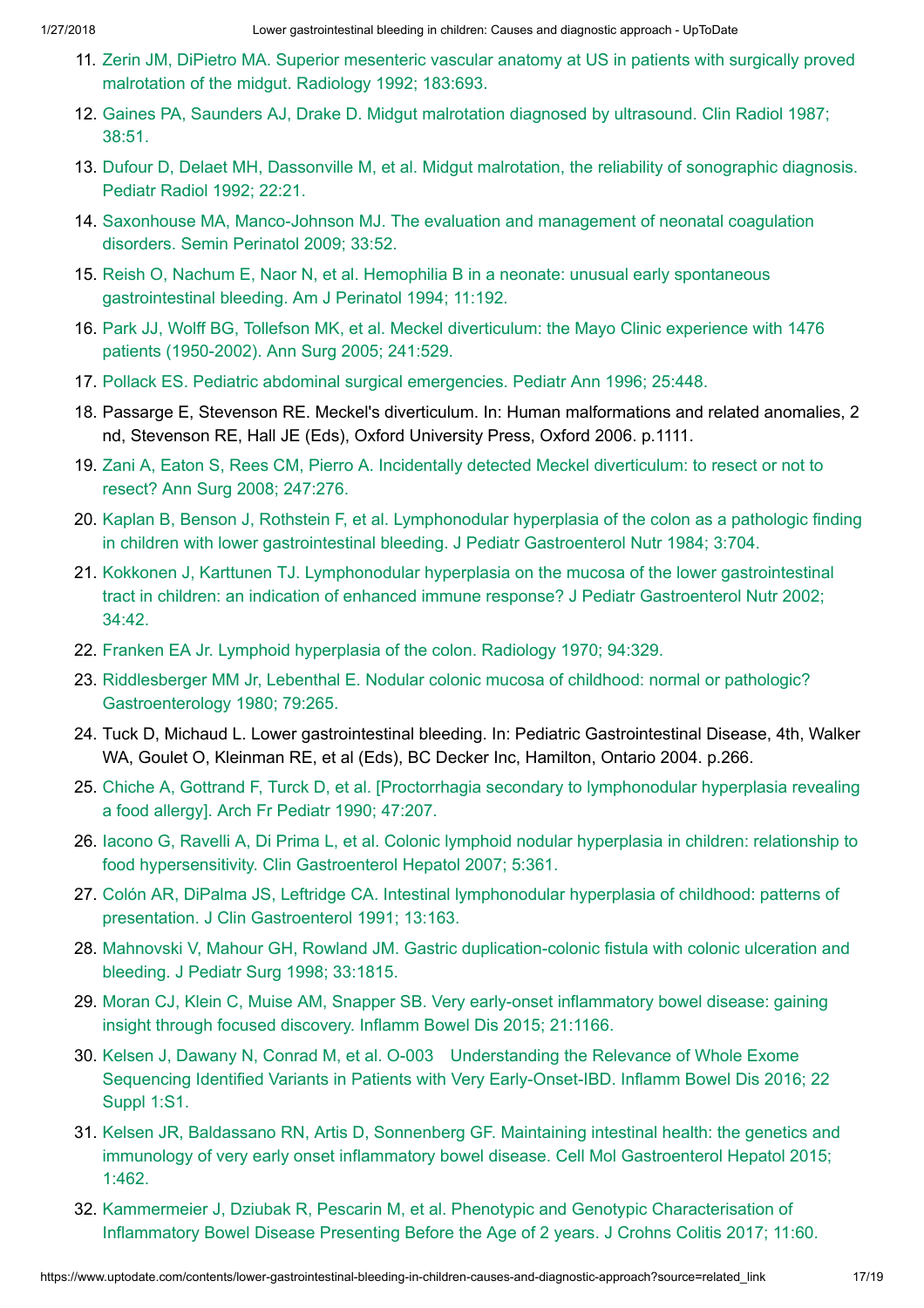- 33. Huicho L, Campos M, Rivera J, Guerrant RL. [Fecal screening](https://www.uptodate.com/contents/lower-gastrointestinal-bleeding-in-children-causes-and-diagnostic-approach/abstract/33) tests in the approach to acute infectious diarrhea: a scientific overview. Pediatr Infect Dis J 1996; 15:486.
- 34. Torrey S, Fleisher G, Jaffe D. Incidence of Salmonella bacteremia in infants with Salmonella [gastroenteritis.](https://www.uptodate.com/contents/lower-gastrointestinal-bleeding-in-children-causes-and-diagnostic-approach/abstract/34) J Pediatr 1986; 108:718.
- 35. American Academy of Pediatrics. Salmonella infections. In: Red Book: 2015 Report of the Committee on Infectious Diseases, 30th, Kimberlin DW, Brady MT, Jackson MA, Long SS (Eds), American Acade my of Pediatrics, Elk Grove Village, IL 2015. p.695.
- 36. Bennish ML. Potentially [lethal complications](https://www.uptodate.com/contents/lower-gastrointestinal-bleeding-in-children-causes-and-diagnostic-approach/abstract/36) of shigellosis. Rev Infect Dis 1991; 13 Suppl 4:S319.
- 37. Salam MA, Bennish ML. [Antimicrobial therapy](https://www.uptodate.com/contents/lower-gastrointestinal-bleeding-in-children-causes-and-diagnostic-approach/abstract/37) for shigellosis. Rev Infect Dis 1991; 13 Suppl 4:S332.
- 38. American Academy of Pediatrics. Campylobacter infections. In: Red Book: 2015 Report of the Commit tee on Infectious Diseases, 30th, Kimberlin DW, Brady MT, Jackson MA, Long SS (Eds), American Ac ademy of Pediatrics, Elk Grove Village, IL 2015. p.273.
- 39. Wong CS, Jelacic S, Habeeb RL, et al. The risk of the [hemolytic-uremic](https://www.uptodate.com/contents/lower-gastrointestinal-bleeding-in-children-causes-and-diagnostic-approach/abstract/39) syndrome after antibiotic treatment of Escherichia coli O157:H7 infections. N Engl J Med 2000; 342:1930.
- 40. Lessa FC, Gould CV, McDonald LC. Current status of Clostridium difficile infection [epidemiology.](https://www.uptodate.com/contents/lower-gastrointestinal-bleeding-in-children-causes-and-diagnostic-approach/abstract/40) Clin Infect Dis 2012; 55 Suppl 2:S65.
- 41. Kassam Z, Lee CH, Yuan Y, Hunt RH. Fecal microbiota transplantation for Clostridium difficile infection: systematic review and meta-analysis. Am J [Gastroenterol 2013;](https://www.uptodate.com/contents/lower-gastrointestinal-bleeding-in-children-causes-and-diagnostic-approach/abstract/41) 108:500.
- 42. Kelly CR, Ihunnah C, Fischer M, et al. Fecal microbiota transplant for treatment of Clostridium difficile infection in [immunocompromised](https://www.uptodate.com/contents/lower-gastrointestinal-bleeding-in-children-causes-and-diagnostic-approach/abstract/42) patients. Am J Gastroenterol 2014; 109:1065.
- 43. Kaiser L, Surawicz CM. Infectious causes of chronic diarrhoea. Best Pract Res Clin [Gastroenterol](https://www.uptodate.com/contents/lower-gastrointestinal-bleeding-in-children-causes-and-diagnostic-approach/abstract/43) 2012; 26:563.
- 44. Lee BG, Shin SH, Lee YA, et al. Juvenile polyp and colonoscopic polypectomy in childhood. Pediatr [Gastroenterol Hepatol Nutr](https://www.uptodate.com/contents/lower-gastrointestinal-bleeding-in-children-causes-and-diagnostic-approach/abstract/44) 2012; 15:250.
- 45. Campbell AM, Sugarman I. Does painless [rectal bleeding](https://www.uptodate.com/contents/lower-gastrointestinal-bleeding-in-children-causes-and-diagnostic-approach/abstract/45) equate to a colonic polyp? Arch Dis Child 2017; 102:1049.
- 46. Balkan E, Kiriştioğlu I, Gürpinar A, et al. Sigmoidoscopy in minor lower [gastrointestinal bleeding.](https://www.uptodate.com/contents/lower-gastrointestinal-bleeding-in-children-causes-and-diagnostic-approach/abstract/46) Arch Dis Child 1998; 78:267.
- 47. Thakkar K, Alsarraj A, Fong E, et al. Prevalence of [colorectal polyps](https://www.uptodate.com/contents/lower-gastrointestinal-bleeding-in-children-causes-and-diagnostic-approach/abstract/47) in pediatric colonoscopy. Dig Dis Sci 2012; 57:1050.
- 48. Thakkar K, Fishman DS, Gilger MA. [Colorectal polyps](https://www.uptodate.com/contents/lower-gastrointestinal-bleeding-in-children-causes-and-diagnostic-approach/abstract/48) in childhood. Curr Opin Pediatr 2012; 24:632.
- 49. Latt TT, Nicholl R, Domizio P, et al. [Rectal bleeding](https://www.uptodate.com/contents/lower-gastrointestinal-bleeding-in-children-causes-and-diagnostic-approach/abstract/49) and polyps. Arch Dis Child 1993; 69:144.
- 50. Fox VL, Perros S, Jiang H, Goldsmith JD. Juvenile polyps: recurrence in patients with multiple and solitary polyps. Clin [Gastroenterol Hepatol 2010;](https://www.uptodate.com/contents/lower-gastrointestinal-bleeding-in-children-causes-and-diagnostic-approach/abstract/50) 8:795.
- 51. Perito ER, Mileti E, Dalal DH, et al. Solitary rectal ulcer syndrome in children and adolescents. J Pediatr [Gastroenterol Nutr](https://www.uptodate.com/contents/lower-gastrointestinal-bleeding-in-children-causes-and-diagnostic-approach/abstract/51) 2012; 54:266.
- 52. Blackburn C, McDermott M, Bourke B. [Clinical presentation](https://www.uptodate.com/contents/lower-gastrointestinal-bleeding-in-children-causes-and-diagnostic-approach/abstract/52) of and outcome for solitary rectal ulcer syndrome in children. J Pediatr Gastroenterol Nutr 2012; 54:263.
- 53. Ertem D, Acar Y, Kotiloglu E, et al. Blue rubber bleb nevus [syndrome.](https://www.uptodate.com/contents/lower-gastrointestinal-bleeding-in-children-causes-and-diagnostic-approach/abstract/53) Pediatrics 2001; 107:418.
- 54. Badran AM, Vahedi K, Berrebi D, et al. Pediatric ampullar and small bowel blue rubber bleb nevus syndrome diagnosed by wireless capsule endoscopy. J Pediatr [Gastroenterol Nutr](https://www.uptodate.com/contents/lower-gastrointestinal-bleeding-in-children-causes-and-diagnostic-approach/abstract/54) 2007; 44:283.
- 55. Vlenterie M, Flucke U, Hofbauer LC, et al. Pheochromocytoma and [gastrointestinal stromal tumors](https://www.uptodate.com/contents/lower-gastrointestinal-bleeding-in-children-causes-and-diagnostic-approach/abstract/55) in patients with neurofibromatosis type I. Am J Med 2013; 126:174.
- 56. Silber G. Lower [gastrointestinal bleeding.](https://www.uptodate.com/contents/lower-gastrointestinal-bleeding-in-children-causes-and-diagnostic-approach/abstract/56) Pediatr Rev 1990; 12:85.